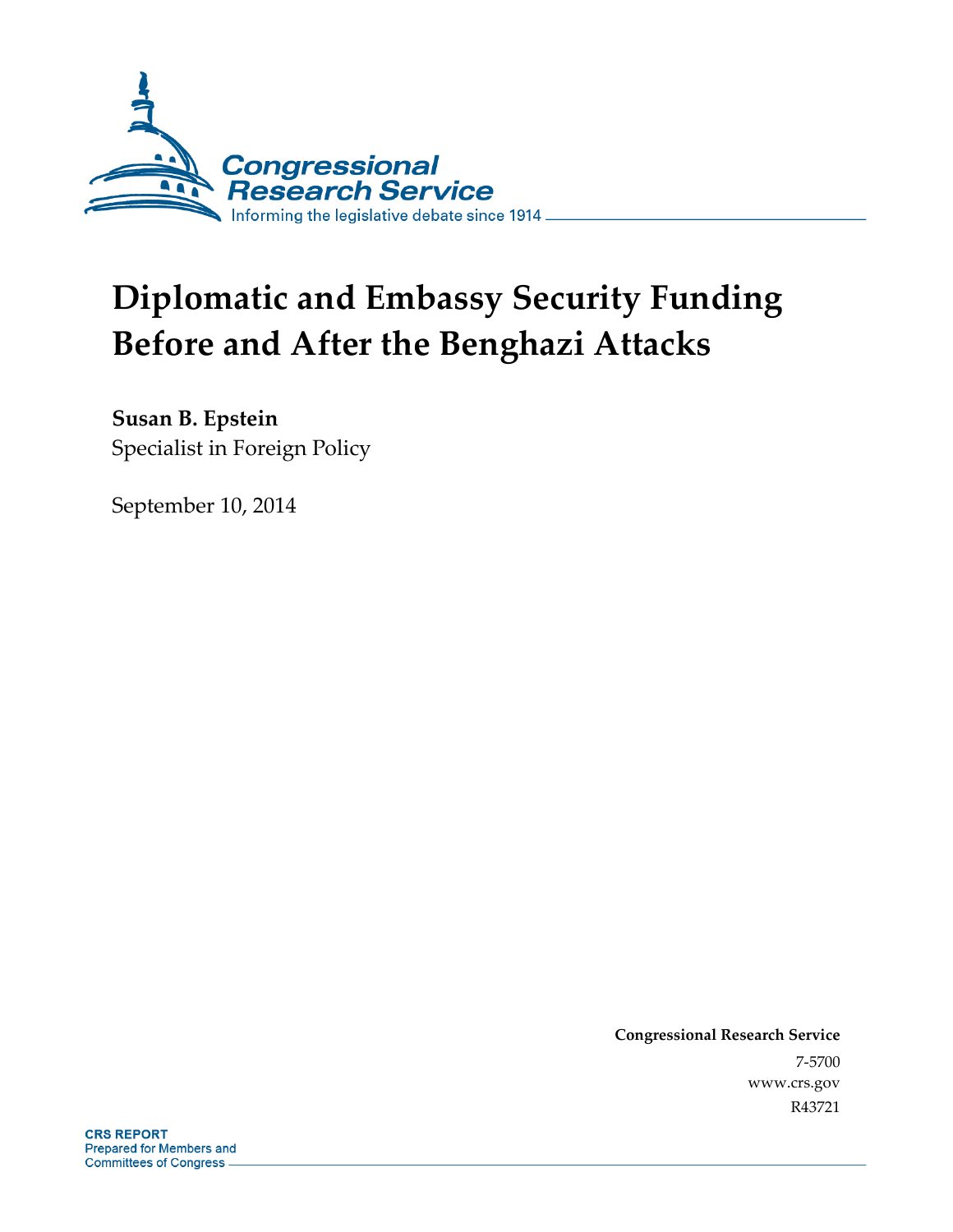### **Summary**

Congressional investigations into the September 11, 2012, attacks on U.S. facilities in Benghazi, Libya, have focused on a number of issues, including the extent to which overall funding levels may have played a role in the security measures in place at that U.S. facility. While several factors may have been involved in the Benghazi situation, this report focuses only on funding for security of U.S. diplomatic personnel and facilities abroad, hereafter referred to in this report as diplomatic/embassy security. (For other CRS reports on the Benghazi attacks and a list of CRS experts, go to CRS.gov and search "Benghazi.")

The report of the Accountability Review Board for Benghazi (ARB) report highlighted the funding complexities at the Department of State:

For many years the State Department has been engaged in a struggle to obtain the resources necessary to carry out its work, with varying degrees of success. This has brought about a deep sense of the importance of husbanding resources to meet the highest priorities, laudable in the extreme in any government department. But it has also had the effect of conditioning a few State Department managers to favor restricting the use of resources as a general orientation. Experienced leadership, close coordination and agility, timely informed decision making, and adequate funding and personnel resources are essential.... One overall conclusion in this [ARB] report is that Congress must do its part to meet this challenge and provide necessary resources to the State Department to address security risks and meet mission imperatives. (Department of State, *Accountability Review Board for Benghazi Attack of September 2012*, December 19, 2012, p. 3. Available at http://www.state.gov/documents/ organization.202446.pdf.)

Other post-Benghazi reports have pointed out how security funding for overseas staff and posts depends on the designation of the facility as office space, warehouse, or residence, and whether a facility is considered by State Department officials as permanent, temporary, or interim. Even the definition of each of those designations may differ within the Department of State. Further, some reports suggest that the inability to get more funds to improve security—whether because Congress does not appropriate enough, delays passing budgets, or because the Department of State is unwilling or unable to fully fund resource requests from its overseas posts—may contribute to an attitude by officials in the field that a combination of elevated threat and restricted resources to meet that threat should not be questioned. In that case, security officers requesting more funds simply may give up.

This report presents a history and analysis of the requested and actual funding for diplomatic/embassy security since FY2008—what actually became available for the Department of State to spend after rescissions, sequestration, and transfers. It also provides funding data that was requested by the Administration, passed by the House of Representatives, passed by the Senate, and enacted by Congress for the two accounts that provide the bulk of the funding: the Worldwide Security Protection (WSP) and Worldwide Security Upgrades (WSU). Combined, these two subaccounts in most years comprise more than 90% of the funding available for diplomatic/embassy security.

This report will continue to track diplomatic/embassy security appropriations and will be updated as changes occur.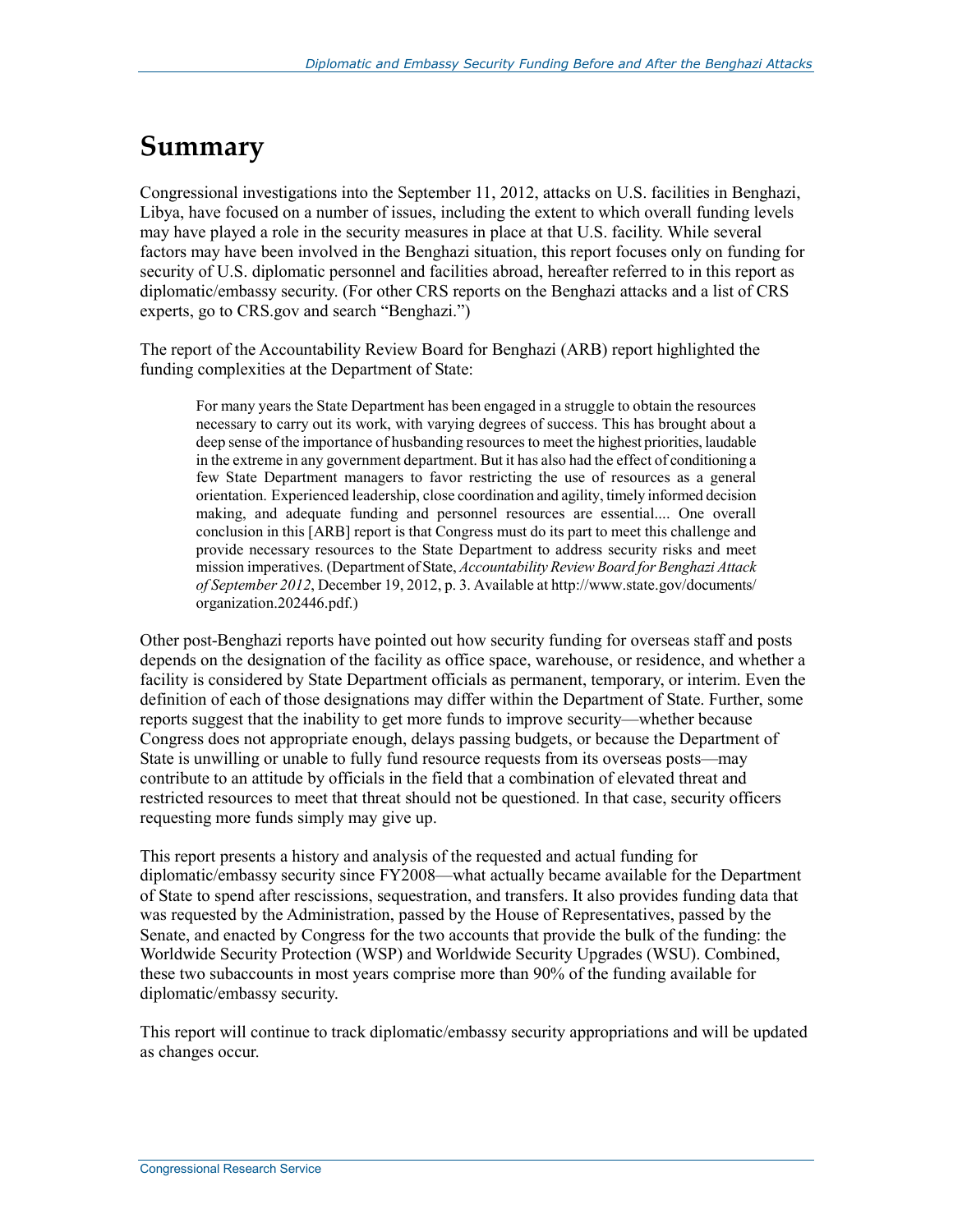### **Contents**

| Administration Requests, House-Proposed, Senate-Proposed, and Enacted |  |
|-----------------------------------------------------------------------|--|
|                                                                       |  |

### **Figures**

| Figure 2. State Department Diplomatic/Embassy Security Funding Totals, FY2008-        |  |
|---------------------------------------------------------------------------------------|--|
| Figure 3. Total Diplomatic/Embassy Security Funding, Enduring and Supplemental/OCO,   |  |
| Figure 4. Department of State Diplomatic/Embassy Security Requests vs. Actual Funding |  |
| Figure 5. Total Diplomatic/Embassy Security Funding as a Percentage of Administration |  |

### **Tables**

| Table 1. State Department Primary Diplomatic/Embassy Worldwide Security Requests,   |  |
|-------------------------------------------------------------------------------------|--|
|                                                                                     |  |
|                                                                                     |  |
| Table A-1. State Department Funds for Diplomatic/Embassy Security, FY2008-FY2011 16 |  |
| Table A-2. State Department Funds for Diplomatic/Embassy Security, FY2012-FY2015 17 |  |

### **Appendixes**

Appendix. State Department Funds for Diplomatic/Embassy Security, FY2008-FY2015 ............ 16

### **Contacts**

|--|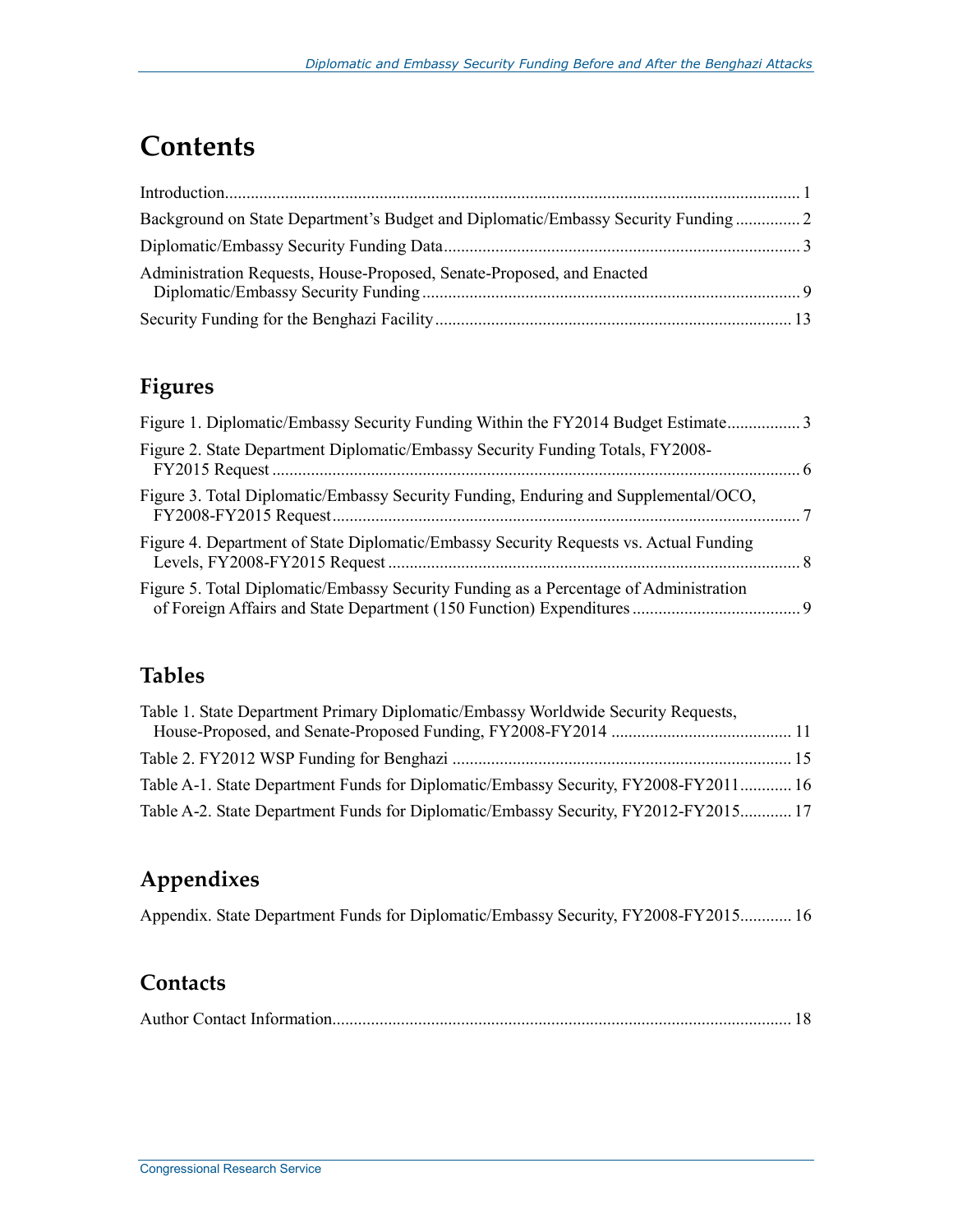## **Introduction**

As Congress investigates the issues surrounding the September 11, 2012 attacks on U.S. facilities in Benghazi, Libya, some Members have questioned whether security funding was adequate or was a factor that may have contributed to inadequate security at that facility.

The State Department Basic Authorities Act of 1956 authorizes the Department of State to "use appropriated and other funds to provide the maximum security of U.S. government-owned or leased properties and vehicles abroad." 1 After several attacks occurred on U.S. facilities and other American interests in Beirut, Lebanon and Kuwait in the early 1980s, Congress passed the Diplomatic Security Act of 1986,<sup>2</sup> further emphasizing the role the Secretary of State plays in providing funding for the security of U.S. diplomatic facilities and personnel worldwide (hereafter referred to in this report as diplomatic/embassy security).

Following the August 1998 bombings of U.S. Embassies in Kenya and Tanzania, an independent panel, chaired by Admiral William Crowe, reported that it was "most disturbed by two interconnected issues: First, the inadequacy of resources to provide protective measures against terrorist attacks; and second, the relative low priority accorded security concerns throughout the US Government by the Congress, the Department, other agencies in general, and the part of many employees—both in Washington and in the field."<sup>3</sup>

Responding to that panel, Congress, within the Secure Embassy Construction and Counterterrorism Act of 1999 (SECCA), established more stringent security requirements and mandated additional training, authorized \$900 million to be spent annually for Embassy Security, Construction, and Maintenance (ESCM) for the next five years (FY2000-FY2004), and mandated the Secretary of State to convene an Accountability Review Board (ARB) whenever serious injury, loss of life, or significant destruction of property occurs. It required co-location of virtually all agency personnel in a country and 100-foot perimeters around diplomatic facilities, but also provided waiver authority for those measures.<sup>4</sup>

After the September 11, 2012 attacks on the U.S. facilities in Benghazi, a new ARB was convened. Its report, referring to the State Department's need for risk mitigation at U.S. facilities around the world, states:

For many years the State Department has been engaged in a struggle to obtain the resources necessary to carry out its work, with varying degrees of success. This has brought about a deep sense of the importance of husbanding resources to meet the highest priorities, laudable in the extreme in any government department. But it has also had the effect of conditioning a few State Department managers to favor restricting the use of resources as a general orientation. Experienced leadership, close coordination and agility, timely informed decision making, and adequate funding and personnel resources are essential.... One overall conclusion in this [ARB] report is that Congress must do its part to meet this challenge and

<sup>&</sup>lt;sup>1</sup> Title I, Section 2(k) of the Department Basic Authorities Act of 1956.

 $2^2$  The Omnibus Diplomatic Security and Antiterrorism Act of 1986, P.L. 99-399, 22 U.S.C. §4802.

<sup>3</sup> Admiral William J. Crowe, Press Briefing on *The Report of the Accountability Review Boards on the Diplomatic/embassy Bombings in Nairobi and Dar es Salaam*, January 8, 1999.

 $^{4}$  P.L. 106-113, Div. B, Sec. 1000(A)(7), by reference, Title VI of H.R. 3427.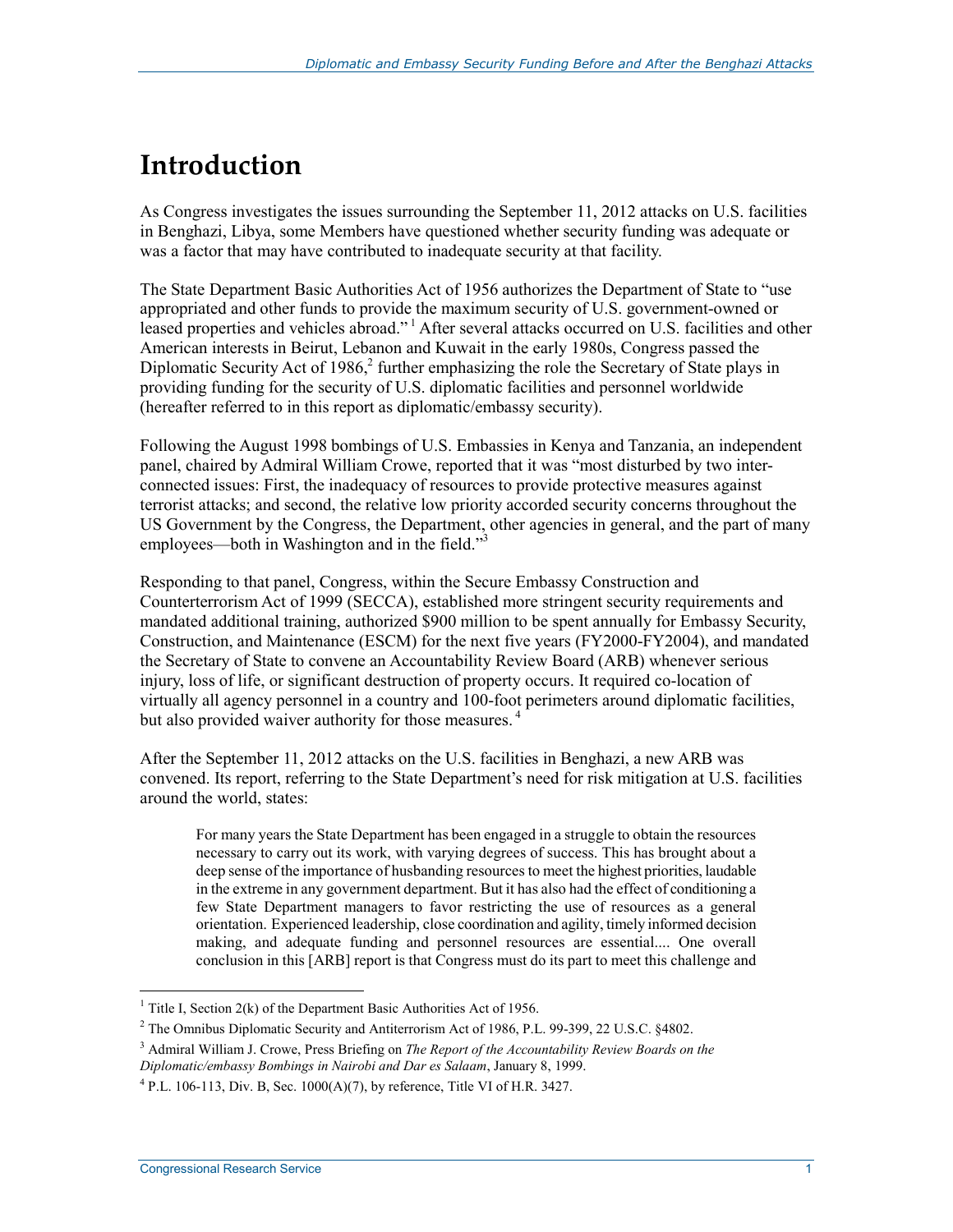provide necessary resources to the State Department to address security risks and meet mission imperatives.<sup>5</sup>

#### **Terms Used in This Report**

Distinguishing between various terms used in this report is important to understanding the diplomatic/embassy security funding issue. First, neither embassy security nor diplomatic security is comprehensive enough when discussing the security of U.S. diplomatic personnel and facilities. For the purposes of this report and to avoid confusion between the Bureau of Diplomatic Security, as well as diplomatic security agents, the term **diplomatic/embassy security** will be used to include both the security of U.S. diplomatic facilities and diplomatic personnel worldwide.

**Enduring, base, or core** describe funding for regular, ongoing programs as opposed to **Overseas Contingency Operations (OCO) or supplemental** funding that is requested and appropriated in addition to the regular funds for a particular account. Supplemental budget requests and appropriations were an annual part of the foreign affairs budget throughout the George W. Bush Administration. OCO funding was first requested as part of the international affairs budget in FY2012 by the Obama Administration to cover short-term, temporary, war-related costs. Enduring funds are subject to spending caps established in the Budget Control Act of 2011, while OCO funds are not; both, however, are sequestrable (subject to across-the-board rescissions, if Congress exceeds spending caps).

**Appropriations or enacted funding levels vs. actual.** Enacted funding levels are the amounts appropriated by Congress at the time an appropriation is signed into law. Actual funding levels are the final allocations that may reflect rescissions, or transfers.

**Temporary vs. Interim facility**. According to GAO and State Department officials, "temporary facilities" are those that can be disassembled or are not yet determined to be permanent; "interim facilities" are those that will be used until a new embassy or consulate compound can be built (although there appears to be some disagreement about this term).

**Total security funding** includes both enduring and supplemental/OCO funds.

**State Department 150** is the State Department funding within the budget 150 function (international affairs).

## **Background on State Department's Budget and Diplomatic/Embassy Security Funding**

Congress annually appropriates funds for the security of diplomatic personnel and facilities within the Department of State, Foreign Operations and Related Programs appropriation, which is about 1% of the total federal budget. Security funding amounts to about 9% of that appropriation. (See **Figure 1** below.)

<sup>5</sup> Department of State, *Accountability Review Board for Benghazi Attack of September 2012*, December 19, 2012, p. 3. See http//www.state.gov/documents/organization.202446.pdf.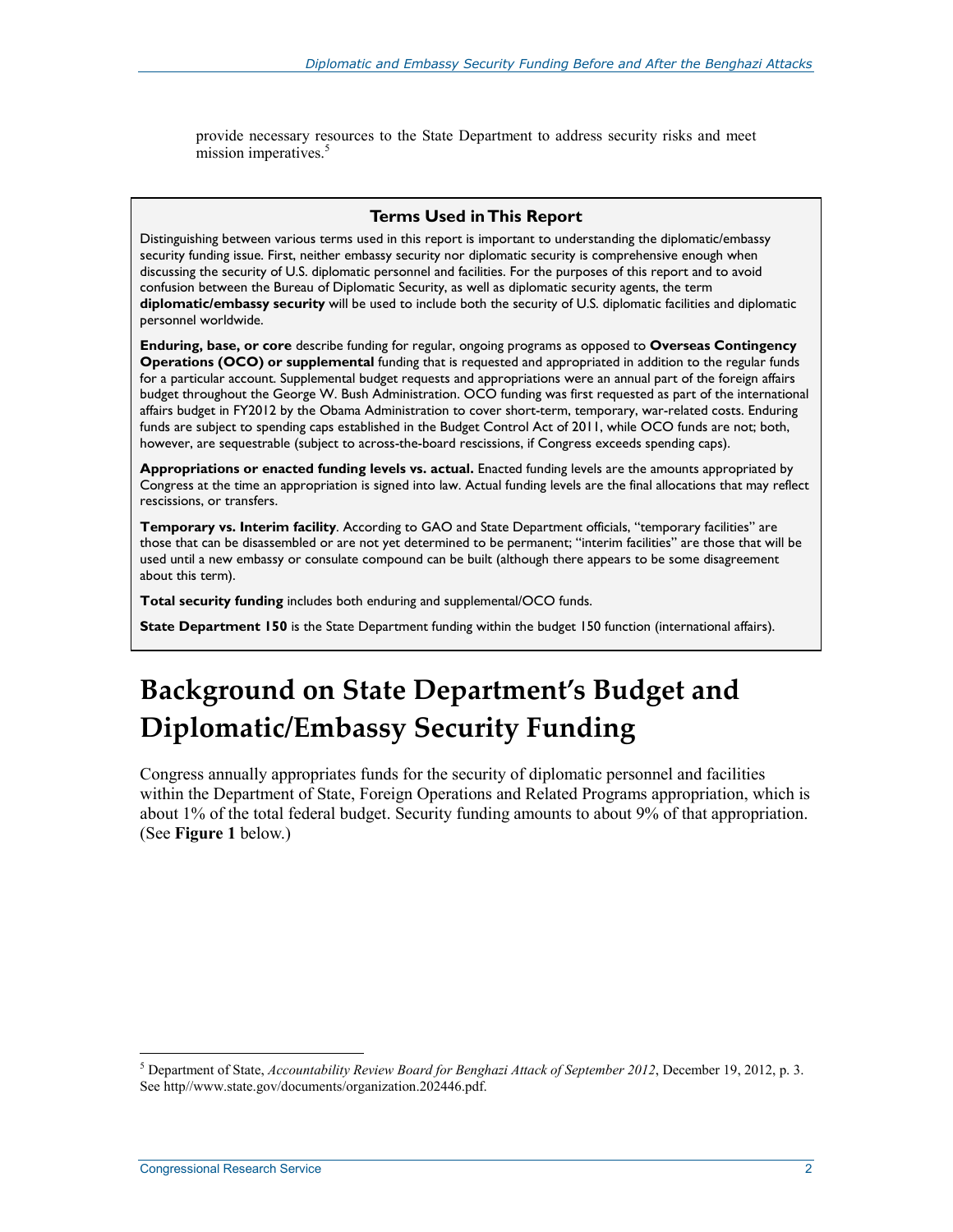

#### **Figure 1. Diplomatic/Embassy Security Funding Within the FY2014 Budget Estimate**



**Notes:** Funding for State Department and related programs, including embassy security, equals 32% of the international affairs FY2014 estimated budget. Other much smaller amounts of security funding may be found in other agencies that contribute to a Capital Security Cost Sharing Program.

Congress has not enacted a stand-alone State Department appropriation prior to the start of the fiscal year since 1995 and has not passed a stand-alone Foreign Relations Authorization law since 2002.<sup>6</sup> Both could have been legislative vehicles for debate regarding Administration of Foreign Affairs, including diplomatic/embassy security funding and priorities. Instead, Congress has provided ongoing security funding within Continuing Resolutions (CRs) that have delayed by several months the full-year appropriation eventually provided. Funding within a CR is usually based on the previous year's funding levels. Furthermore, if spending was not in the previousyear's appropriation (as was the case with Benghazi in 2012), it would not be funded by a CR. Only after the final appropriation is passed by Congress and signed into law by the President would State Department officials know what level of funding they can allocate on a daily/weekly/monthly basis over the 275 worldwide diplomatic posts (or 1600 work facilities)<sup>7</sup> and over the remainder of the fiscal year.

### **Diplomatic/Embassy Security Funding Data**

Congress provides funding for diplomatic/embassy security within the Department of State, Foreign Operations, and Related Programs appropriations. The bulk (typically more than 90%) of the funding is provided by two subaccounts: Worldwide Security Protection (WSP), within the Diplomatic and Consular Programs (D&CP) account, and Worldwide Security Upgrades (WSU)

<sup>&</sup>lt;sup>6</sup> For appropriations, see Omnibus Appropriations Acts: Overview of Recent Practices, CRS Report RL32473, *Omnibus Appropriations Acts: Overview of Recent Practices*, by Jessica Tollestrup, pp. 10-11. Regarding foreign relations authorizations that Congress last passed, see P.L. 107-228, Foreign Relations Authorization Act, Fiscal Year 2003, September 30, 2002.

<sup>7</sup> Government Accountability Office, Report to Congressional Committees, *Diplomatic Security: Overseas Facilities May Face Greater Risks Due to Gaps in Security-Related Activities, Standards, and Policies,* GAO-14-655, June 2014*,*  p. 9.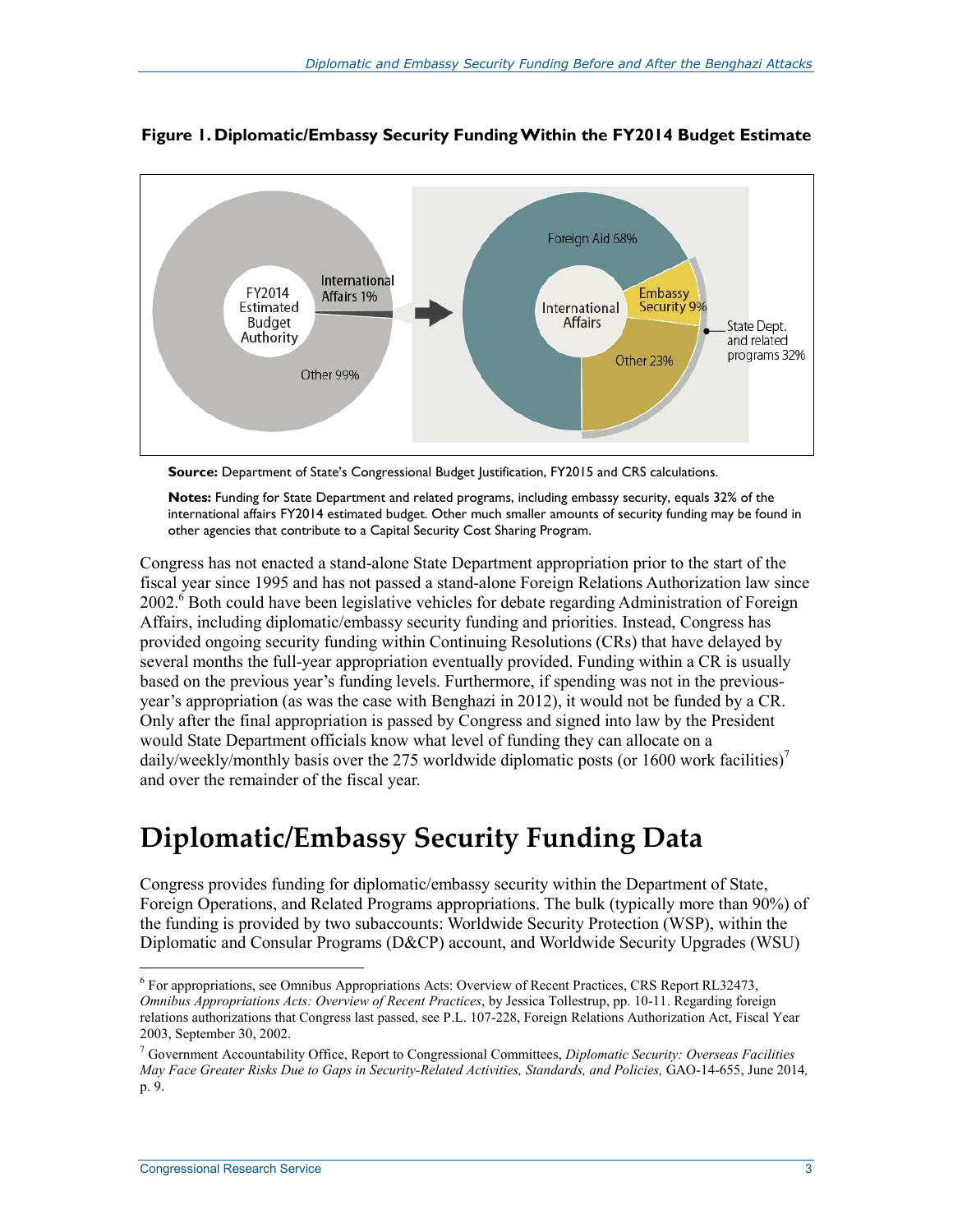within the Embassy Security, Construction, and Maintenance (ESCM) account. Funds within both of these accounts are typically available until expended. Other appropriations are within the subaccounts Diplomatic Security (DS) and Counterterrorism (both within D&CP), and Diplomatic Security (DS) within the Border Security Program (BSP). A brief description of each follows:

- WSP, the largest component of security-related funding within Department of State appropriations, supports numerous security programs addressing the security of life, property, and information, including a worldwide guard force protecting overseas diplomatic missions and residences, as well as domestic facilities. In FY2015, for the first time, many DS-related salaries and related costs from DS and other bureaus have been requested under WSP rather than in Diplomatic and Consular Programs as part of what the Department calls a Security Realignment Initiative.
- WSU, within ESCM, provides funding for bricks and mortar-type of security. It funds the Department of State's portion of the Capital Security Cost Sharing program that combines with funds from other agencies represented overseas for planning, design and construction of secure new embassy compounds. It also funds ongoing security activities and security-related maintenance.
- The Bureau of Diplomatic Security (DS), funded under D&CP, is the law enforcement and security arm of the Department of State. DS protects people, property, and information. It conducts international investigations, provides threat analysis, and focuses on cyber security, counterterrorism, personnel security, and security technology. The Bureau manages much of the WSP funding.
- The Bureau of Counterterrorism (CT), funded within D&CP, leads the U.S. government in counterterrorism diplomacy and provides an on-call capability to respond to terrorist incidents worldwide.
- Funding within the Border Security Program (BSP) is allocated to DS to fund the protection of consular affairs facilities in the United States. The subaccount also funds the coordination and investigation of security issues related to U.S. visas and passports.

The **Appendix** presents annual diplomatic/embassy security requests and actual funding levels from FY2008 to the FY2015 request.<sup>8</sup> Base funding (also referred to as regular or enduring appropriations) is available to U.S. facilities worldwide. Total security funding includes the base funding plus supplemental and/or Overseas Contingency Operations (OCO) funding for diplomatic/embassy security that has been available primarily for Iraq, but also for Afghanistan and Pakistan. Supplemental security funds (excluding those available only for Iraq) were requested and enacted for FY2008 and FY2009. OCO funds were requested and enacted for  $\overline{YY}2012$ , FY2013, FY2014, and have been requested for FY2015.<sup>9</sup>

<sup>&</sup>lt;sup>8</sup> Actual funding reflects authorized transfers of funds and, therefore, may differ from enacted levels as passed by Congress in appropriations laws. These years were chosen in order to include two years funding from the previous Administration.

<sup>&</sup>lt;sup>9</sup> Since FY2012, the Obama Administration has distinguished between what it has interchangeably called "enduring" or "base" funding and funding to support "overseas contingency operations" (OCO) within the foreign affairs budget. In its budget justification documents, prior to its FY2015 request, the Administration describes OCO as "extraordinary, (continued...)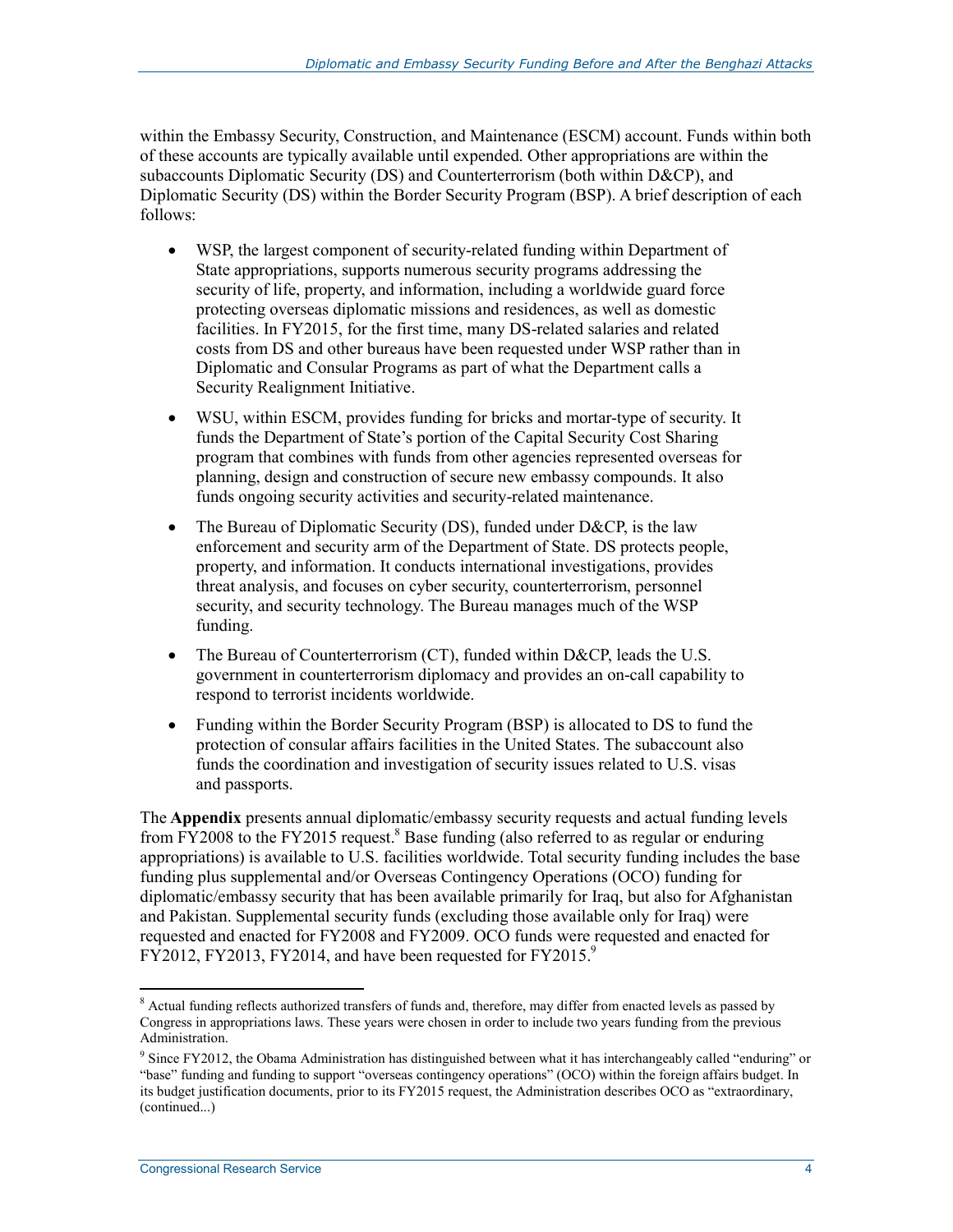Following are some observations derived from the data shown in the **Appendix** and in the related **Figures 2-5**:

- The peak years since FY2008 for requests for security funding and funds that Congress made available were in FY2013-FY2015 request, the fiscal years following the Benghazi attacks. (See **Figure 2**.)
- The FY2015 request represents the largest request for total security funding at \$4.7 billion, following recent-year increases in base funding. OCO had been nearly half of the request in FY2013, but in FY2015, requests for OCO are about one-third of the total. (See **Figure 3**.)
- FY2013 and FY2014 were peak years for total security funding made available by Congress. In FY2013, of the total \$4.5 billion, nearly 50% was OCO funding, largely because Congress provided transfer authority of OCO funds previously identified for Iraq to be used for broader security needs following the Benghazi attacks. In FY2014, of the total \$4.68 billion, 19% was OCO. (See **Figure 3**.)
- For total security funding, Congress provided less than was requested every year except FY2009 and FY2014. The FY2013 total security request was \$4.6 billion, including the request for transfer authority of OCO funds. That year, Congress provided a total of \$4.5 billion, including transfer authority. (See **Figure 4**.)
- Total security funding as a portion of Administration of Foreign Affairs expenditures was highest (40%) in FY2014 and also was the highest (32%) as a portion of total State Department funding that same year.10 (See **Figure 5**.)

<sup>(...</sup>continued)

but temporary, costs of the Department of State and USAID in Iraq, Afghanistan, and Pakistan."

 $10$  Administration of Foreign Affairs is the category within the State Department's budget that funds operation costs of State Department personnel and programs including Diplomatic and Consular Programs, the Office of the Inspector General, and Protection of Foreign Missions and Officials. The total State Department budget includes funding for Administration of Foreign Affairs, U.S. Contributions to International Organizations such as the United Nations, U.S. Contributions to International Peacekeeping, and related programs like The Asia Foundation and the National Endowment for Democracy.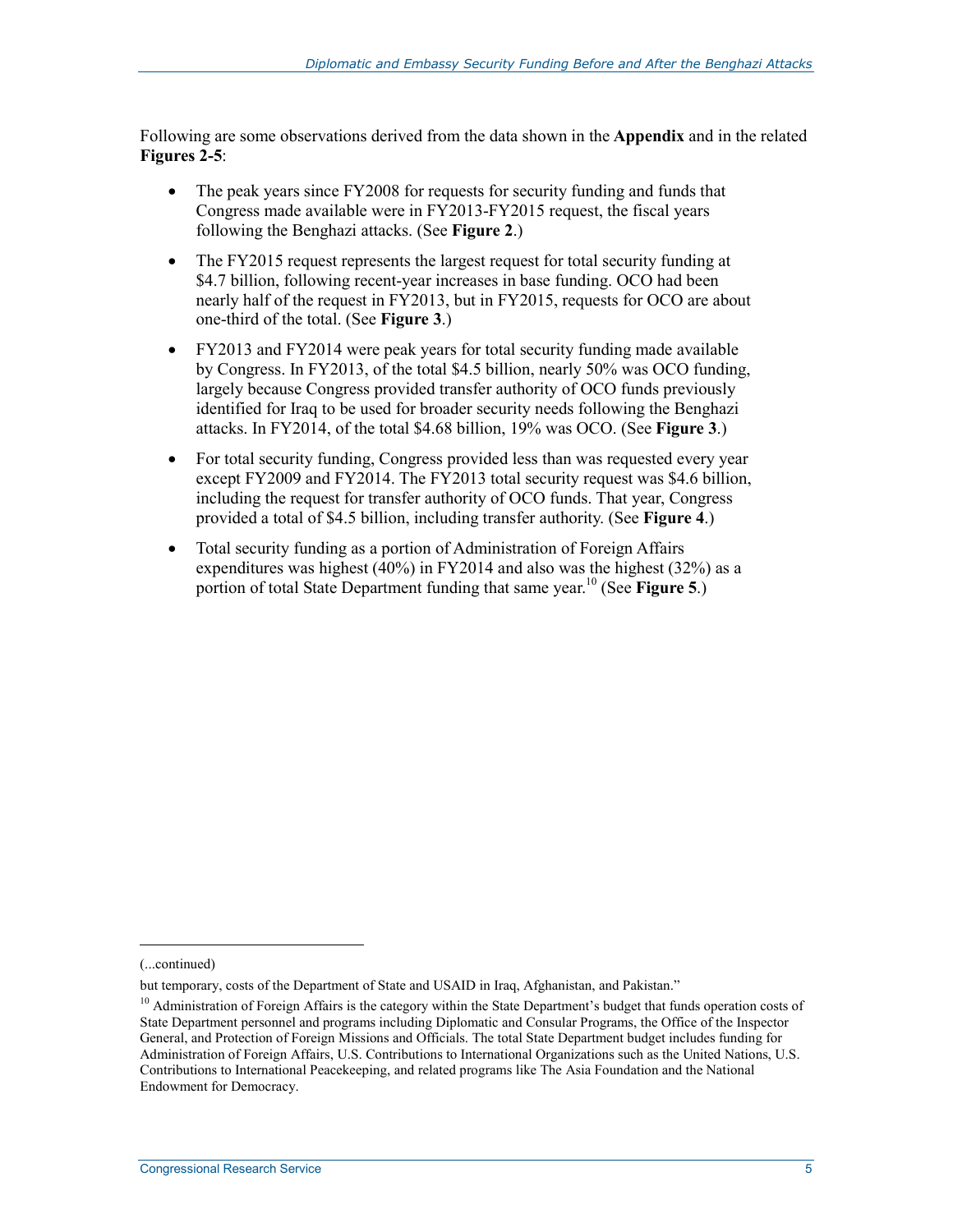**Figure 2** illustrates the trend line for State Department total diplomatic/embassy security expenditures using data from the **Appendix**. After trending upward between FY2008 and FY2009, the funding declined to the recent-year low in FY2011and was virtually flat in FY2012.

In 2009, the United States was transitioning control of the "green zone" to the Iraqi government. Also that year, President Obama announced his intention of ending military operations in 2010. With the diminishing role of the U.S. military in Iraq and increasing security needs in Iraq, Afghanistan, and Pakistan, Congress supported more funds for DS, WSP, and WSU than were sought.

Congress provided increased security funding in FY2013, the fiscal year following the Benghazi attacks and the first full fiscal year after the troops left Iraq in December 2011, when security efforts became the responsibility of the Department of State.





**Source:** Congressional Budget Justification, Volume I, Department of State, fiscal years FY2008-FY2015; communication with Department of State on November 8, 2012, March 13, 2013, and December 6, 2013; legislation; and CRS calculations.

**Notes:** Totals include base (enduring) and supplemental/OCO actual funding.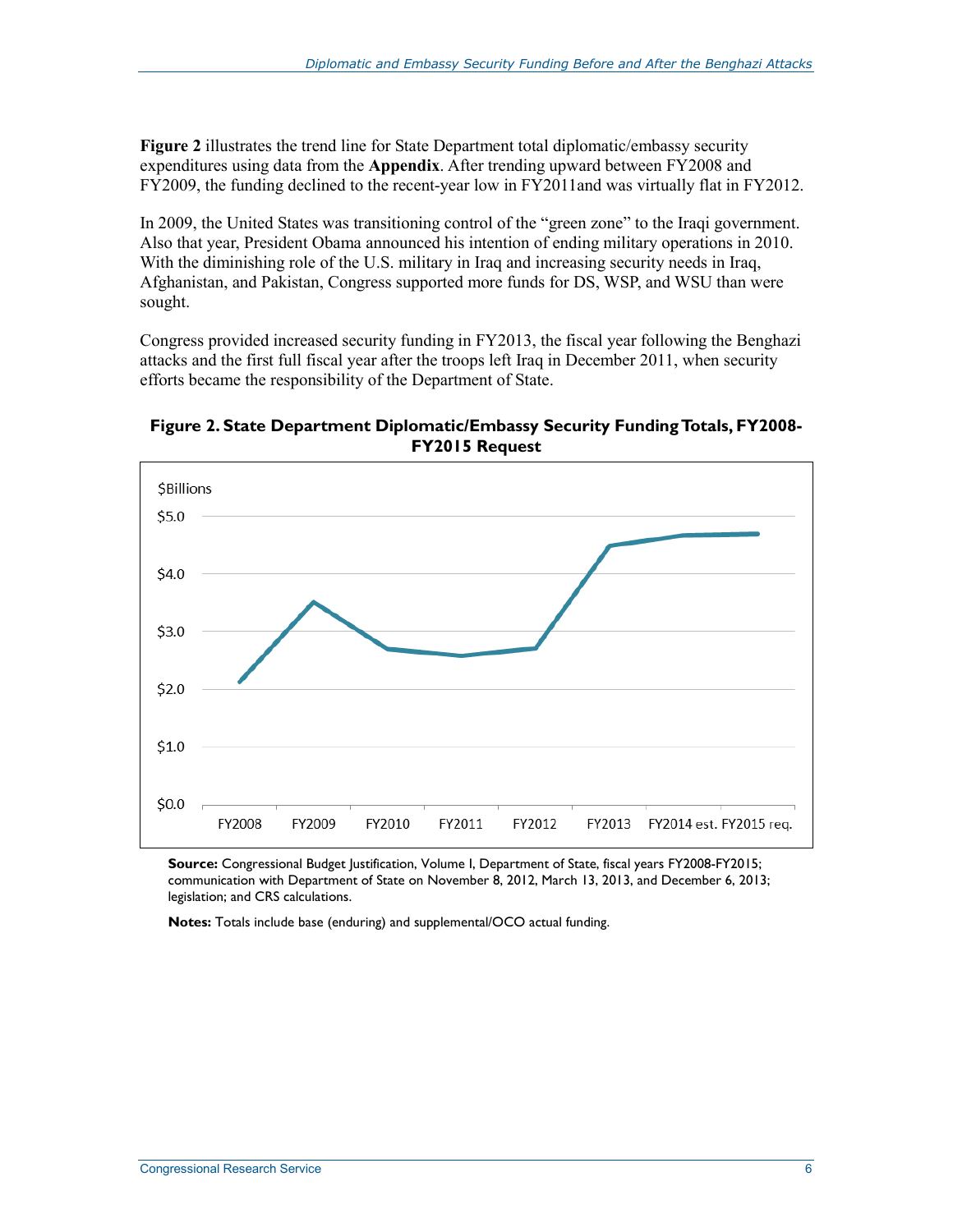**Figure 3** illustrates diplomatic/embassy security funding data from the **Appendix** broken out by base and supplemental/OCO funding. FY2010 and FY2011 were the only years without broadly available security supplemental or OCO funds. (There may have been some, not shown below, that were exclusively for Iraq, however.)

The FY2012 budget provided OCO funds for WSP, but not WSU. FY2013, starting about three weeks after the Benghazi attacks, was the peak year for supplemental/OCO and total security funding.

The FY2014 estimates show an increase in enduring funds while OCO declines. The FY2015 request includes more OCO funds than were available in the FY2014 estimate, while the total funding is slightly more. Some observers question the increased use of OCO, in the absence of newly identified needs, as possibly a way to avoid exceeding the International Affairs spending caps established by the Budget Control Act of 2011.<sup>11</sup>



**Figure 3. Total Diplomatic/Embassy Security Funding, Enduring and Supplemental/OCO, FY2008-FY2015 Request** 

**Source:** Congressional Budget Justification, Volume I, Department of State, fiscal years FY2008-FY2015; communication with Department of State on November 8, 2012, March 13, 2013, and December 6, 2013; legislation; and CRS calculations.

**Notes:** Enduring is also referred to as base funding.

<sup>11</sup> For more details on the Budget Control Act and the foreign affairs budget, see CRS Report R42994, *The Budget Control Act, Sequestration, and the Foreign Affairs Budget: Background and Possible Impacts*, by Susan B. Epstein.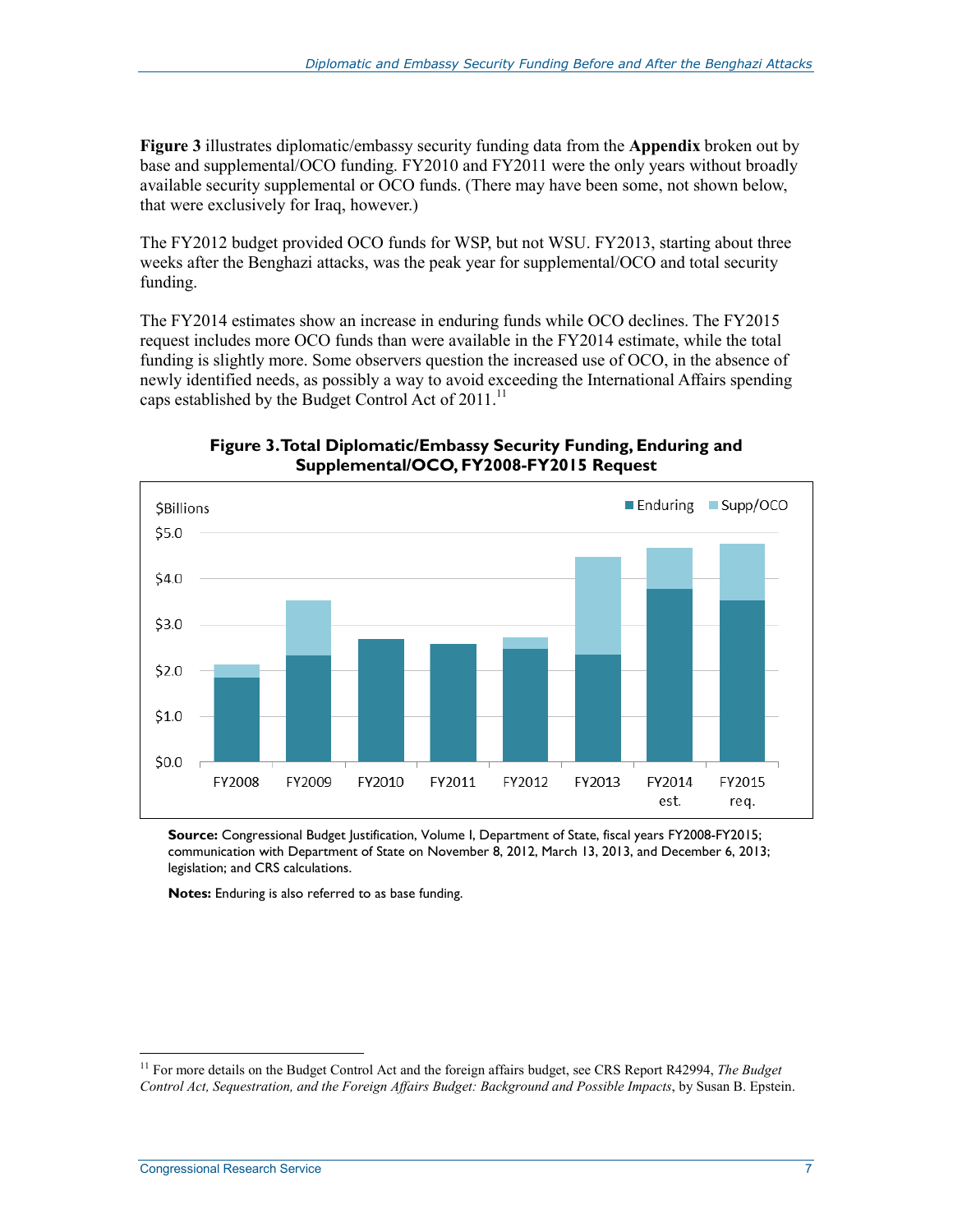**Figure 4** shows Administration requests for diplomatic/embassy security were greater than actual funding levels (including OCO and transfer authority) every year except FY2009 and FY2014. For the other years, the smallest funding gap compared with the request was \$11.0 million in FY2008. The largest gaps between the request and actual funding occurred in FY2011 (\$185.4 million) and FY2012 (\$236.9 million). While Congress appropriated other OCO funds for security in Iraq, they were not broadly available for security in other facilities.

In FY2013, the Administration sought transfer authority to use \$1.419 billion of Iraq OCO funds for WSP and WSU expenses as part of what it termed an Increased Security Proposal.

In FY2014, the funds made available that exceeded those requested were mostly WSP OCO funds for "extraordinary costs of operations in Afghanistan, Pakistan, Iraq, and other areas of unrest."12

#### **Figure 4. Department of State Diplomatic/Embassy Security Requests vs. Actual Funding Levels, FY2008-FY2015 Request**



**Source:** Congressional Budget Justification, Volume I, Department of State, fiscal years FY2008-FY2015; communication with the Department of state on November 8, 2012, March 13, 2013, and December 6, 2013; legislation; and CRS calculations.

 $12$  Explanatory notes for the Department of State, Foreign Operations, and Related Programs Appropriations Act, 2014, P.L. 113-76, Division K, Title VIII, p. 63.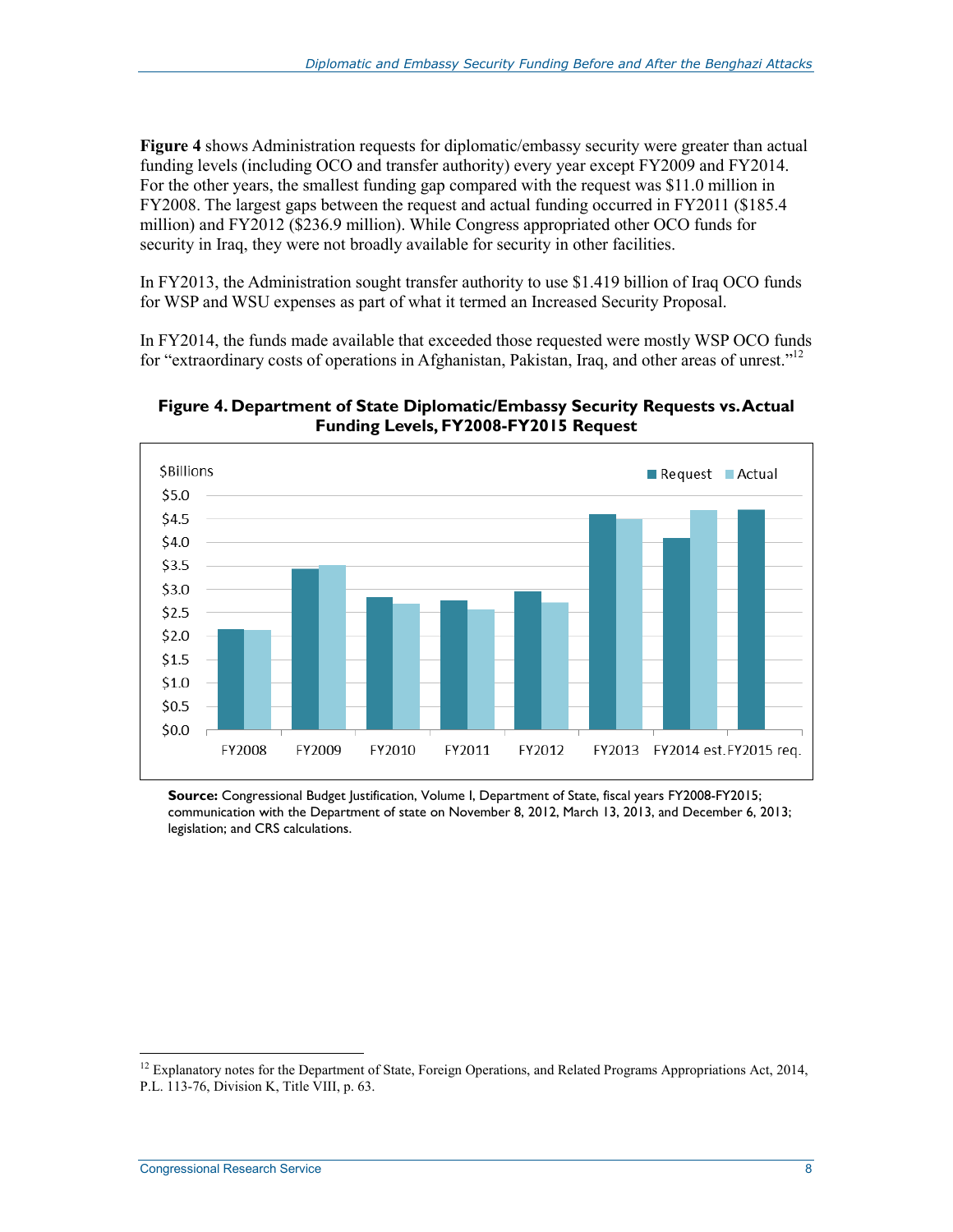**Figure 5** illustrates the trends regarding the proportion of expenditures that were allocated toward diplomatic/embassy security out of the Administration of Foreign Affairs (State operations) budget and the State Department total budget. These trends mirror those of actual dollars spent over the same years, with the proportions decreasing in FY2011and FY2012, but expanding in FY2009 with the transition in Iraq, and FY2013-FY2014, the years following the Benghazi attack.



#### **Figure 5. Total Diplomatic/Embassy Security Funding as a Percentage of Administration of Foreign Affairs and State Department (150 Function) Expenditures**

**Source:** Congressional Budget Justification, Volume I, Department of State, fiscal years FY2008-FY2015; communication with Department of State on November 8, 2012, March 13, 2013, and December 6, 2013; legislation; and CRS calculations.

**Notes:** Administration of Foreign Affairs is the category within the State Department's budget that funds operation costs of State Department personnel and programs including Diplomatic and Consular Programs, the Office of the Inspector General, and Protection of Foreign Missions and Officials. The total State Department (150 Function) budget includes funding for Administration of Foreign Affairs, U.S. Contributions to International Organizations such as the United Nations, U.S. Contributions to International Peacekeeping, foreign food aid, international environmental commissions, and related programs like The Asia Foundation and the National Endowment for Democracy.

## **Administration Requests, House-Proposed, Senate-Proposed, and Enacted Diplomatic/Embassy Security Funding**

Some budget analysts regard *enacted* rather than *actual* funding as more closely reflecting the intent of Congress, since actual funding levels include transfers that occurred at the agency. Worldwide Security Protection (WSP) and Worldwide Security Upgrades (WSU) make up the bulk of the diplomatic/embassy security budget and are the only diplomatic/embassy security line-items that appear in the Administration's budget request, the Department of State, Foreign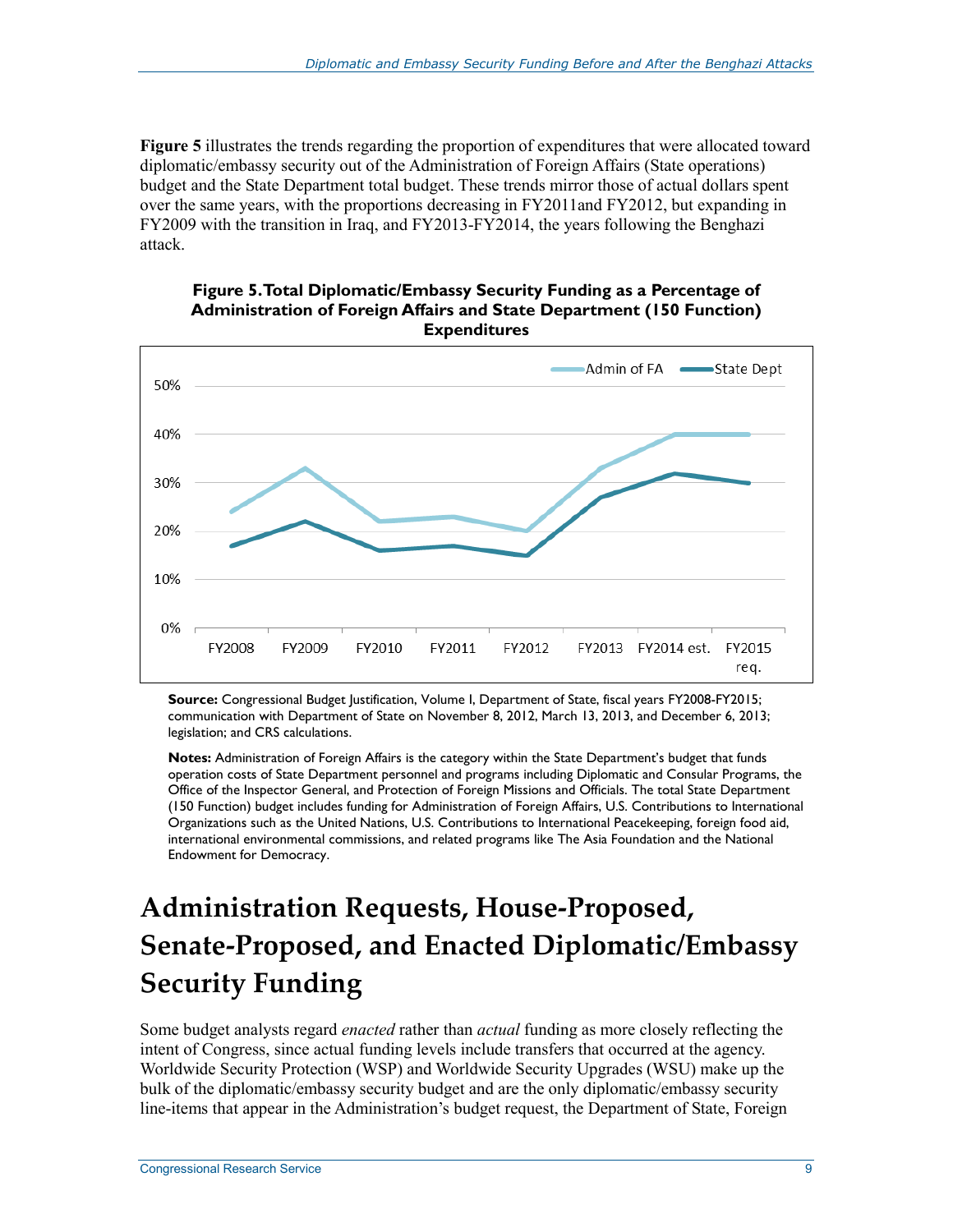Operations and Related Programs House and Senate appropriations legislation, and the enacted appropriations laws. **Table 1** provides the Administration's requests, as well as House-proposed, Senate-proposed, and enacted levels for WSP and WSU from FY2008-FY2014, in reverse order.

In contrast to actuals in the **Appendix**, FY2014 was the only year that WSP and WSU enacted funding levels were greater than those requested.

For FY2013 which began October 1, 2012, less than a month after the Benghazi attacks, Secretary of State Hillary Clinton requested transfer authority from Congress for \$1.4 billion of OCO funds previously appropriated for Iraq as part of what was termed an Increased Security Proposal. Congress agreed to much of that increase, but sequestration mandated by the Budget Control Act of 2011 was applied to the funds, which caused the enacted levels to be about 3% below what would have been appropriated.

The grand total of WSP and WSU funds requested from FY2008-FY2014 is \$220.4 million more than what Congress enacted. Congress appropriated 6% less funding than was requested in the years leading up to Benghazi, but appropriated 6% more in the years following the attacks.

The Senate-proposed security funds exceeded House-proposed levels every year except FY2008. The Senate levels, however, were not always as much as was requested by the Administration, nor as much as appropriated, in some years. FY2008 was the only year that the House-proposed diplomatic/embassy security funding levels were greater than the Administration request, the Senate-proposed, or enacted levels. (In FY2014, the House-proposed levels matched the Administration request.)

Also noteworthy is the delay in the passage of every appropriation from FY2008-FY2014. When a new fiscal year starts and appropriations have not been passed and signed into law, Congress typically passes continuing resolutions (CRs) to keep the government funded until a budget is passed. Typically, CRs base funding levels for budget accounts on the past-year spending levels, perhaps increasing or decreasing by a certain percentage. Congress has consistently enacted international affairs appropriations long after the start of the fiscal year. Delayed appropriations, some have argued, make planning to meet security and other needs challenging. In recent years, for example, Congress approved and sent its final FY2011 and FY2013 budgets to the President in April and March, respectively, six to seven months into the fiscal year.

Another concern expressed by foreign affairs budget experts is the combining of several or all appropriations into an omnibus, consolidated, or full-year continuing resolution that occurred every year from FY2008-FY2014. Passage of stand-alone State-Foreign Operations appropriations legislation, analysts suggest, provides a greater opportunity for congressional oversight and deliberation on sensitive issues, such as security spending. (See **Table 1** below.)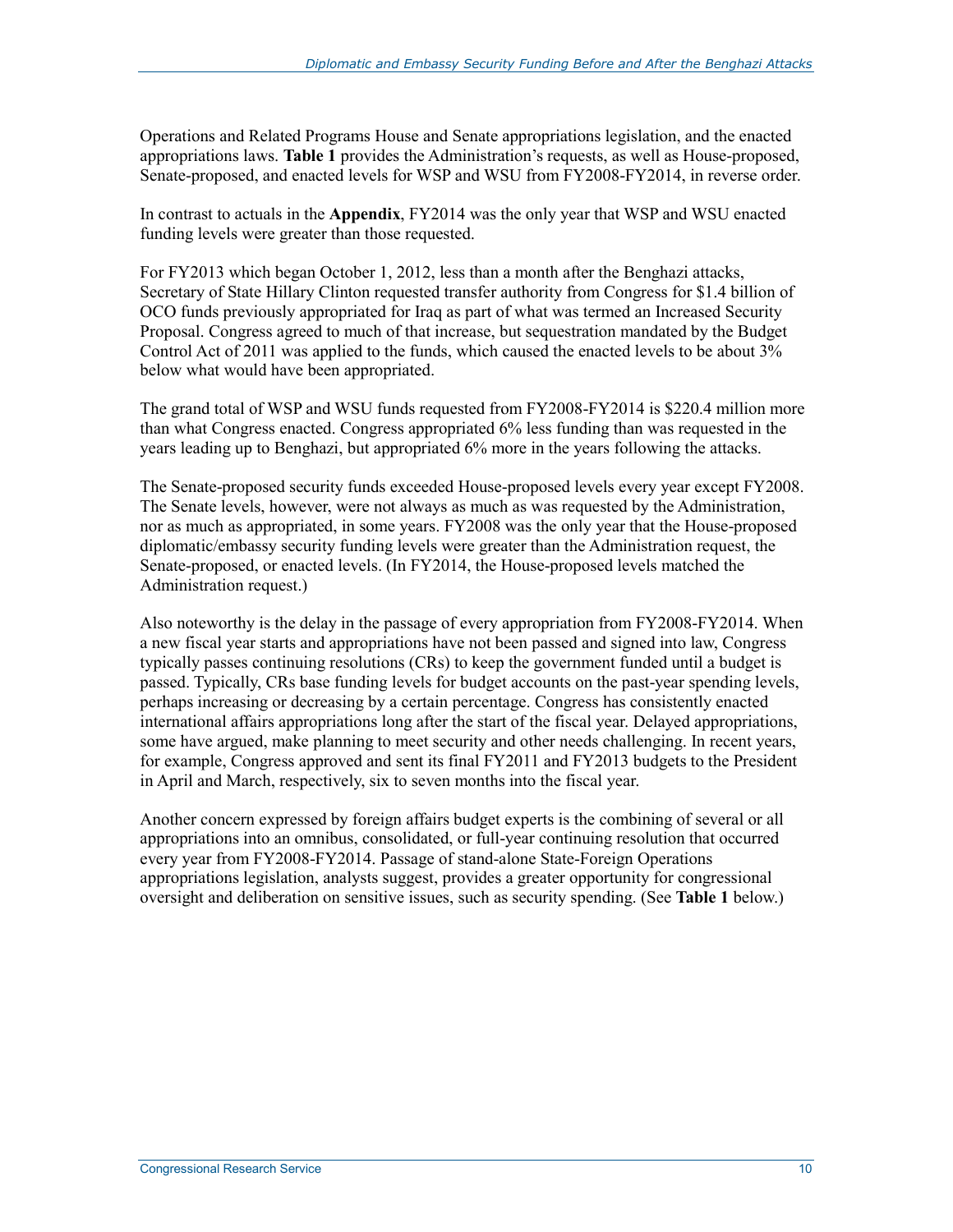#### **Table 1. State Department Primary Diplomatic/Embassy Worldwide Security Requests, House-Proposed, and Senate-Proposed Funding, FY2008-FY2014**

|                        | <b>Administration</b><br><b>Request</b> | <b>House</b>                              | <b>Senate</b>                       | <b>Enacted</b> | Date presented<br>to the President<br>and signed          |
|------------------------|-----------------------------------------|-------------------------------------------|-------------------------------------|----------------|-----------------------------------------------------------|
| <b>FY2014</b>          | <b>Request</b>                          | <b>H.R. 2855</b><br>(H.Rept. 113-<br>185) | <b>S. 1372 (S.Rept.</b><br>$113-81$ | P.L. 113-76    | <b>Consolidated</b><br><b>Appropriations</b><br>Act, 2014 |
|                        |                                         |                                           |                                     |                | Presented to the<br>President 1/17/14;<br>signed 1/17/14  |
| D&CP/WSP<br>enduring   | \$1,791.2                               | \$1,791.2                                 | \$1,867.3                           | \$1,867.3      |                                                           |
| WSP-<br>OCO            | \$391.0                                 | \$391.0                                   | \$900.3                             | \$900.3        |                                                           |
| ESCM/WSU<br>enduring   | \$1.614.0                               | \$1,614.0                                 | \$1,320.5                           | \$1,614.0      |                                                           |
| WSU-OCO                |                                         |                                           | \$588.5                             |                |                                                           |
| <b>FY2014</b><br>Total | \$3,796.2                               | \$3,796.2                                 | \$4,676.6                           | \$4,381.6      |                                                           |

(In millions of U.S. \$)

| <b>FY2013</b>               | <b>Request</b> | H.R. 5857<br>(H.Rept. 112-<br>494) | S. 3241 (S.Rept.<br>$112 - 172$ | P.L. 113-6; Div.<br>F; full year CR,<br>net<br>sequestration &<br>rescissions | <b>Consolidated</b><br>and Further<br>Continuing<br><b>Appropriations</b><br>Act, 2013<br>presented to the<br>President 3/22/13;<br>signed 3/26/13 |
|-----------------------------|----------------|------------------------------------|---------------------------------|-------------------------------------------------------------------------------|----------------------------------------------------------------------------------------------------------------------------------------------------|
| D&CP/WSP<br>enduring        | \$1,428.5      | \$1,279.3                          | \$1,428.5                       | \$1.341.2                                                                     |                                                                                                                                                    |
| WSP-<br><b>OCO</b>          | \$1.404.6      | \$654.9                            | \$651.0                         | \$909.4                                                                       |                                                                                                                                                    |
| <b>ESCM/WSU</b><br>enduring | \$688.8        | \$688.8                            | \$688.8                         | \$669.5                                                                       |                                                                                                                                                    |
| WSU-OCO                     | \$736.0        |                                    |                                 | \$1,227.0                                                                     |                                                                                                                                                    |
| <b>Total for</b>            | \$4,257.9      | \$2,623.0                          | \$2,768.3                       | \$4,147.1                                                                     |                                                                                                                                                    |

| <b>Total for</b> |  |
|------------------|--|
| <b>FY2013</b>    |  |

| <b>FY2012</b>               | <b>Request</b> | <b>Subcommittee</b><br>draft ( $No$ #) | S. 1601 (S.Rept.<br>$112 - 85$ | P.L. 112-74, Div | <b>Consolidated</b><br><b>Appropriations</b><br>Act, 2012        |
|-----------------------------|----------------|----------------------------------------|--------------------------------|------------------|------------------------------------------------------------------|
|                             |                |                                        |                                |                  | presented to the<br>President<br>$12/21/11$ ;<br>signed 12/23/11 |
| D&CP/WSP<br>enduring        | \$1,453.7      | \$1,310.2                              | \$1,400.0                      | \$1,355.0        |                                                                  |
| WSP-<br><b>OCO</b>          | \$246.9        | -                                      | \$236.2                        | \$236.2          |                                                                  |
| <b>ESCM/WSU</b><br>enduring | \$938.2        | \$670.5                                | \$775.0                        | \$775.0          |                                                                  |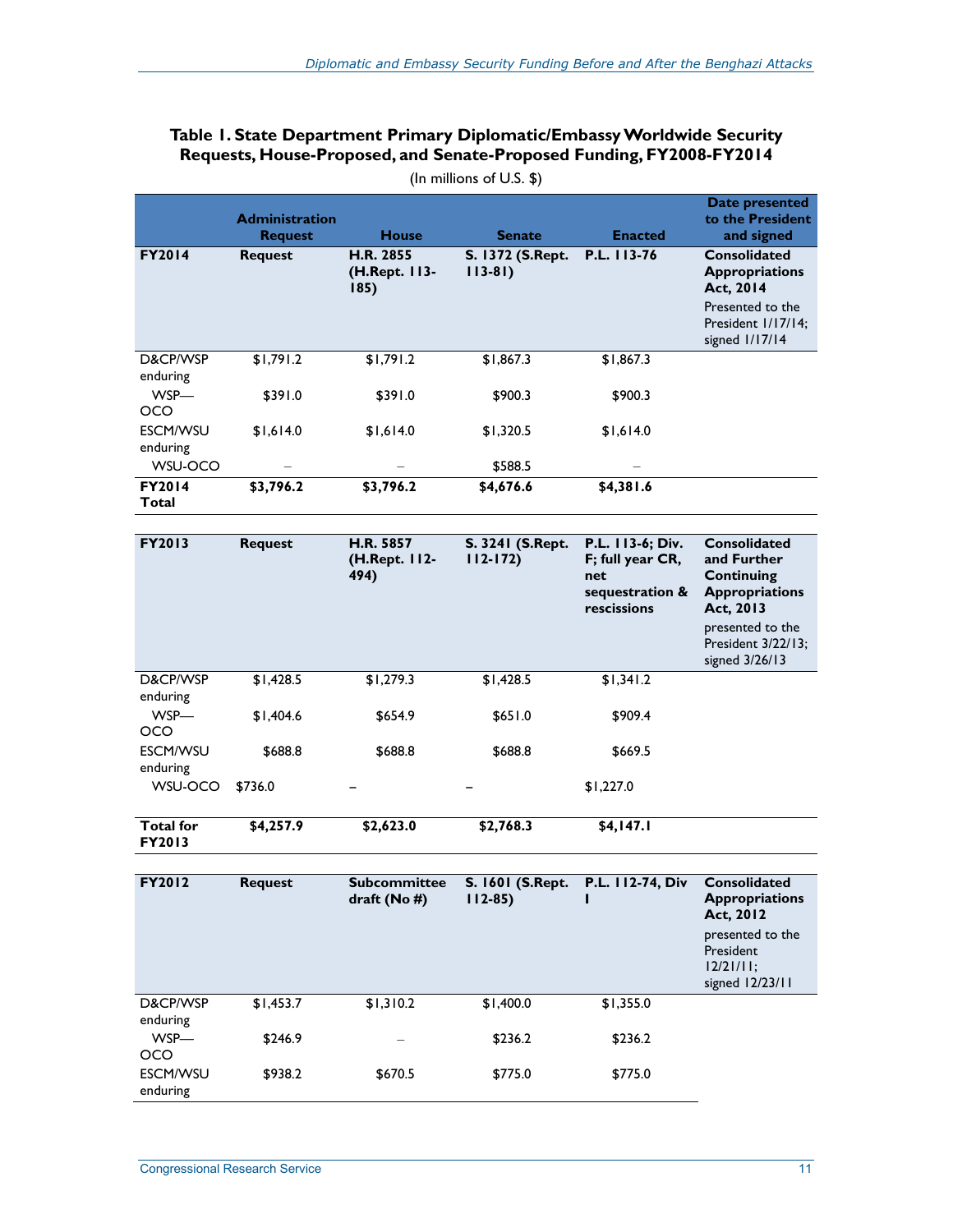|                                   |                                         |              |               |                                 | Date presented                                                                                                           |
|-----------------------------------|-----------------------------------------|--------------|---------------|---------------------------------|--------------------------------------------------------------------------------------------------------------------------|
|                                   | <b>Administration</b><br><b>Request</b> | <b>House</b> | <b>Senate</b> | <b>Enacted</b>                  | to the President<br>and signed                                                                                           |
| <b>Total</b> for<br><b>FY2012</b> | \$2,638.8                               | \$1,980.7    | \$2,411.2     | \$2,366.2                       |                                                                                                                          |
|                                   |                                         |              |               |                                 |                                                                                                                          |
| <b>FY2011</b>                     | <b>Request</b>                          | H.R. I       | S. 3676       | P.L. 112-10;<br><b>Title XI</b> | <b>Dept of Defense</b><br>and Full-Year<br><b>Continuing</b><br><b>Appropriations</b><br><b>Act, 2011</b>                |
|                                   |                                         |              |               |                                 | presented to the<br>President 4/15/11;<br>signed 4/15/11                                                                 |
| D&CP/WSP<br>enduring              | \$1,560.7                               | \$1,491.0    | \$1,681.0     | \$1,500.0                       |                                                                                                                          |
| <b>ESCM/WSU</b><br>enduring       | \$824.2                                 | \$796.5      | \$934.1       | \$795.0                         |                                                                                                                          |
| <b>Total</b> for<br><b>FY2011</b> | \$2,384.9                               | \$2,287.5    | \$2,615.1     | \$2,295.0                       |                                                                                                                          |
|                                   |                                         |              |               |                                 |                                                                                                                          |
| <b>FY2010</b>                     | <b>Request</b>                          | H.R. 3081    | S. 1434       | P.L. 111-117                    | <b>Consolidated</b><br><b>Appropriations</b><br>Act, 2010<br>presented to the<br>President 12/15/09;<br>$sim$ $10/16/00$ |

|                                   |           |           |           |           | signed $12/16/09$ |
|-----------------------------------|-----------|-----------|-----------|-----------|-------------------|
| D&CP/WSP<br>enduring              | \$1,648.0 | \$1,577.4 | \$1,595.0 | \$1,586.2 |                   |
| <b>ESCM/WSU</b><br>enduring       | \$938.2   | \$847.3   | \$847.3   | \$847.3   |                   |
| <b>Total for</b><br><b>FY2010</b> | \$2,586.2 | \$2,424.7 | \$2,442.3 | \$2,433.5 |                   |

| FY2009 base                       | <b>Request</b> | no bill<br>introduced       | S. 3288                      | $P.L.$ $111-8$                | <b>Omnibus</b><br><b>Appropriations</b><br>Act, 2009     |
|-----------------------------------|----------------|-----------------------------|------------------------------|-------------------------------|----------------------------------------------------------|
|                                   |                |                             |                              |                               | presented to the<br>President 3/11/09;<br>signed 3/11/09 |
| D&CP/WSP                          | \$1,162.8      | n.a.                        | \$1,137.5                    | \$1,117.0                     |                                                          |
| enduring                          |                |                             |                              |                               |                                                          |
| <b>ESCM/WSU</b><br>enduring       | \$948.4        | n.a.                        | \$830.0                      | \$770.0                       |                                                          |
| Supp Approp                       | Reguest        | H.R. 2346; House            | H.R. 2346; Senate            | $P.L.$ $I/I-32$               |                                                          |
| Act, 2009                         |                | version                     | version                      |                               |                                                          |
| D&CP/WSP                          | \$118.0        | \$138.0                     | \$118.0                      | \$146.4                       |                                                          |
| <b>ESCM/WSU</b>                   | 898.7          | \$989.6                     | \$820.5                      | \$921.5                       |                                                          |
|                                   |                |                             |                              |                               |                                                          |
| FY2009 Bridge<br>Supplemental     | Reguest        | H.R. 2642; House<br>version | H.R. 2642; Senate<br>version | P.L. 110-252.<br>Subchapter B |                                                          |
| D&CP/WSP                          | \$45.8         | \$78.4                      | \$78.4                       | \$78.4                        |                                                          |
| <b>Total for</b><br><b>FY2009</b> | \$3,173.7      | $$1,206.0*$                 | \$2,984.4                    | \$3,033.3                     |                                                          |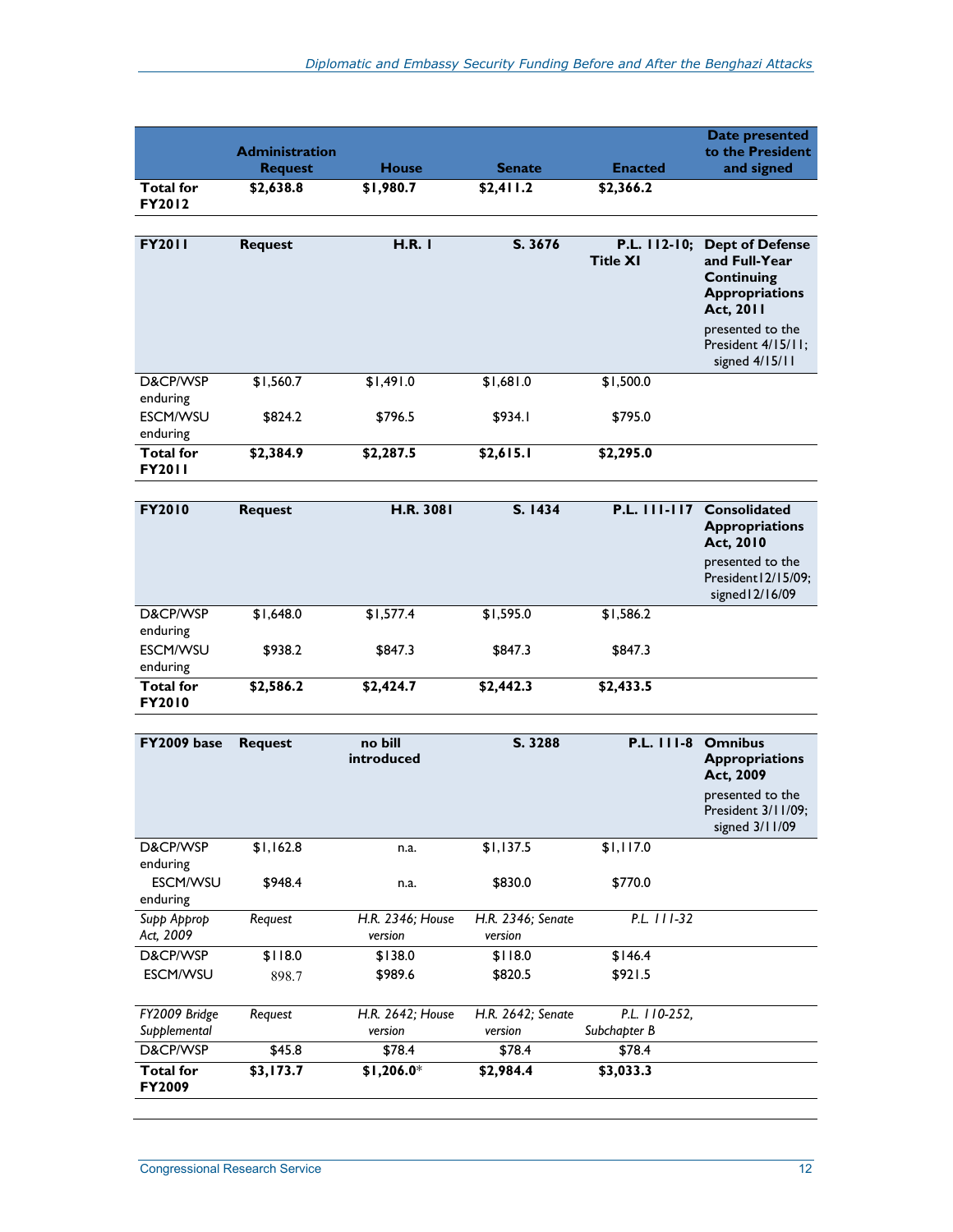|                                          | <b>Administration</b><br><b>Request</b> | <b>House</b>                       | <b>Senate</b>                       | <b>Enacted</b>                | Date presented<br>to the President<br>and signed                 |
|------------------------------------------|-----------------------------------------|------------------------------------|-------------------------------------|-------------------------------|------------------------------------------------------------------|
| <b>FY2008 base</b>                       | <b>Request</b>                          | H.R. 2764;<br><b>House version</b> | H.R. 2764;<br><b>Senate version</b> | P.L. 110-161                  | Consolidated<br><b>Appropriations</b><br>Act, 2008               |
|                                          |                                         |                                    |                                     |                               | presented to the<br>President<br>$12/24/07$ ;<br>signed 12/26/07 |
| D&CP/WSP<br>enduring                     | \$964.8                                 | \$964.8                            | \$909.6                             | \$974.8                       |                                                                  |
| <b>ESCM/WSU</b><br>enduring              | \$806.9                                 | \$806.9                            | \$649.3                             | \$676.0                       |                                                                  |
| FY2008<br>supplemental<br>appropriations | Reguest                                 | H.R. 2642; House                   | H.R. 2642; Senate                   | P.L. 110-252.<br>Subchapter A |                                                                  |
| D&CP/WSP                                 | \$162.4                                 | \$210.5                            | \$212.4                             | \$210.4                       |                                                                  |
| <b>Total</b> for<br><b>FY2008</b>        | \$1,934.1                               | \$1,982.2                          | \$1,771.3                           | \$1,861.2                     |                                                                  |
| <b>Grand total</b>                       | \$20,771.8                              | $$16,300.3*$                       | \$19,669.2                          | 20,517.9                      |                                                                  |

**Source:** State Department Congressional Budget Justifications, FY2008-FY2015; legislation and committee reports, as noted; and CRS calculations.

**Notes:** WSP=Worldwide Security Protection; ESCM=Diplomatic/embassy Security, Construction, and Maintenance; WSU=Worldwide Security Upgrades; OCO=Overseas Contingency Operations; D&CP=Diplomatic and Consular Programs.

\*This total reflects the lack of an FY2009 State-Foreign Operations appropriations bill introduced in the House.

### **Security Funding for the Benghazi Facility**

Complexities surrounding the security funds available for Benghazi include whether the facility was designated as temporary, the date its lease would be up, and the timing of available funding, among other things. Officials at the Department of State may disagree as to what qualifies as a temporary facility and what funds are available to those facilities. For example, Overseas Building Operations (OBO) uses temporary to mean those facilities that can be moved, such as trailers and modular structures. Other State Department officials may use temporary to mean short-term.<sup>13</sup>

A Senate committee report on the Benghazi attack found that because the Benghazi facility was designated as temporary, no security standards applied to it. Furthermore, additional physical barriers to enter the facility were not in place due to time and money constraints. The lack of dedicated security resources for Benghazi contributed to those constraints, according to the report. $^{14}$ 

<sup>&</sup>lt;sup>13</sup> The Government Accountability Office, *Diplomatic Security, Overseas Facilities May Face Greater Risk Due to Gaps in Security-Related Activities, Standards, and Policies,* GAO-14-655, June 2014, p. 9.

<sup>14</sup> United States Senate Committee on Homeland Security and Governmental Affairs, *Flashing Red: A Special Report on the Terrorist Attack at Benghazi*, December 30, 2012, p. 14-15.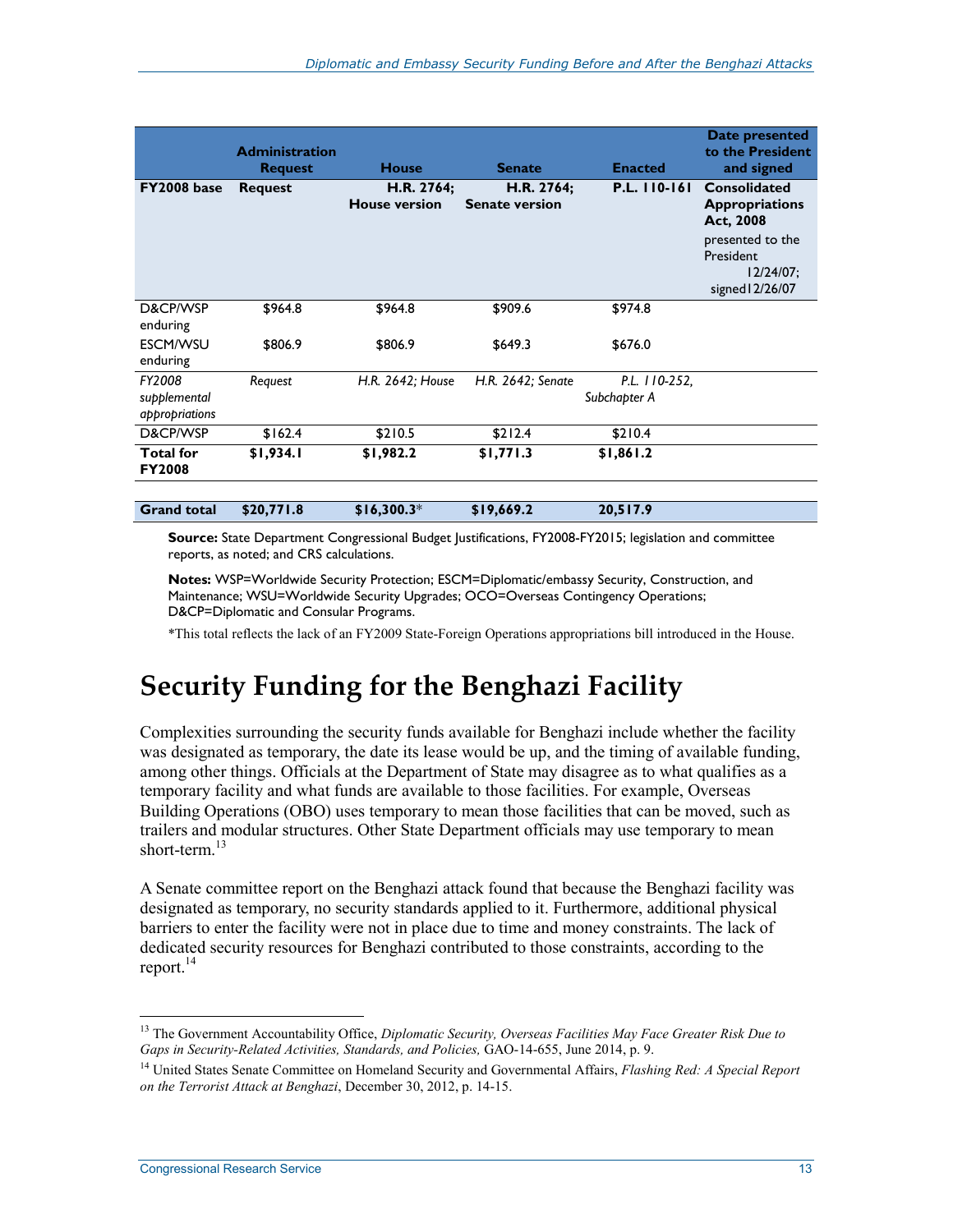Compounding the definitional issue is that the State Department lacks a process to re-evaluate security at temporary facilities that are being used longer than first anticipated.<sup>15</sup> The Benghazi facility was first opened in 2011 and was to close later that year. In December 2011, the State Department decided to extend the Benghazi mission until December 2012. The Department did make note of needed corrective security measures for the mission and made a number of security enhancements [using WSP funds]. 16 (See **Table 2** below.)

According to the Benghazi ARB report, "OBO does not fund security upgrades [ESCM/WSU] for 'temporary' facilities."17 Appearing to support that statement, the Senate Select Committee on Intelligence said in its January 15, 2014 report: "... the uncertain future of the [Benghazi] Mission facility, due to its one-year expiration in December 2012, contributed to a lack of continuity for security staff, and constrained decision-makers in Washington regarding the allocation of security enhancements to that facility."<sup>18</sup>

Differing views on the definition of "temporary" and the related eligibility for security funding has led to confusion about whether or not the Benghazi facility qualified for WSU funding. According to State Department officials, the facilities in Benghazi would have been eligible for the Compound Security Program under WSU funding. Although ESCM/WSU does not fund security upgrades for temporary facilities, it does fund security upgrades for permanent facilities. For the purposes of funding, the Department defines temporary facilities as those that are not permanent structures, such as modular units or structures that can be relocated. The facilities in Benghazi were permanent structures. Based on that definition, lease terms or length of mission would not determine the qualification to use WSU funding.<sup>19</sup>According to State Department officials, OBO received no requests to execute or fund a compound security upgrade in Benghazi with WSU funding. $20$ 

With regard to the available funding in FY2012, according to the Department of State, the Benghazi facilities were short-term leased residential villas that were used for housing and office space. The leases for the three villas in Benghazi (\$336,000/year, \$168,000/year, and \$336,000/year) were funded from FY2012 ESCM appropriations. WSP funds were available and were used for security enhancements prior to the attack.

Delayed enactment of appropriations also may have had consequences for the implementation of security upgrades. According to one Senate Committee report, a State Department Regional Security Officer (RSO) stated that

Continuing Resolutions had two detrimental effects on efforts to improve security in Benghazi. First, the Department of State would only allow funds to be expended at a rate of

<u>.</u>

<sup>15</sup> The Government Accountability Office, *Diplomatic Security, Overseas Facilities May Face Greater Risk Due to Gaps in Security-Related Activities, Standards, and Policies,* GAO-14-655, June 2014, p. 50.

<sup>16</sup> United States Senate Committee on Homeland Security and Governmental Affairs, *Flashing Red: A Special Report on the Terrorist Attack at Benghazi*, December 30, 2012,p. 13-14.

<sup>17</sup> Department of State, *Accountability Review Board for Benghazi Attack of September 2012*, December 19, 2012, p. 33. http://www.state.gov/documents/organization.202446.pdf.

<sup>&</sup>lt;sup>18</sup> U.S. Congress, Senate Select Committee on Intelligence, Review of the Terrorist Attacks on U.S. Facilities in Benghazi, Libya, September 11-12, 2012, together with Additional Views, 113<sup>th</sup> Cong., January 15, 2014, p. 17. http://www.intelligence.senate.gov/benghazi2014/benghazi.pdf.

 $19$  Email communication with the Department of State on June 5, 2014.

<sup>&</sup>lt;sup>20</sup> Email communication with the Department of State's Bureau of Budget and Planning, May 30, 2014.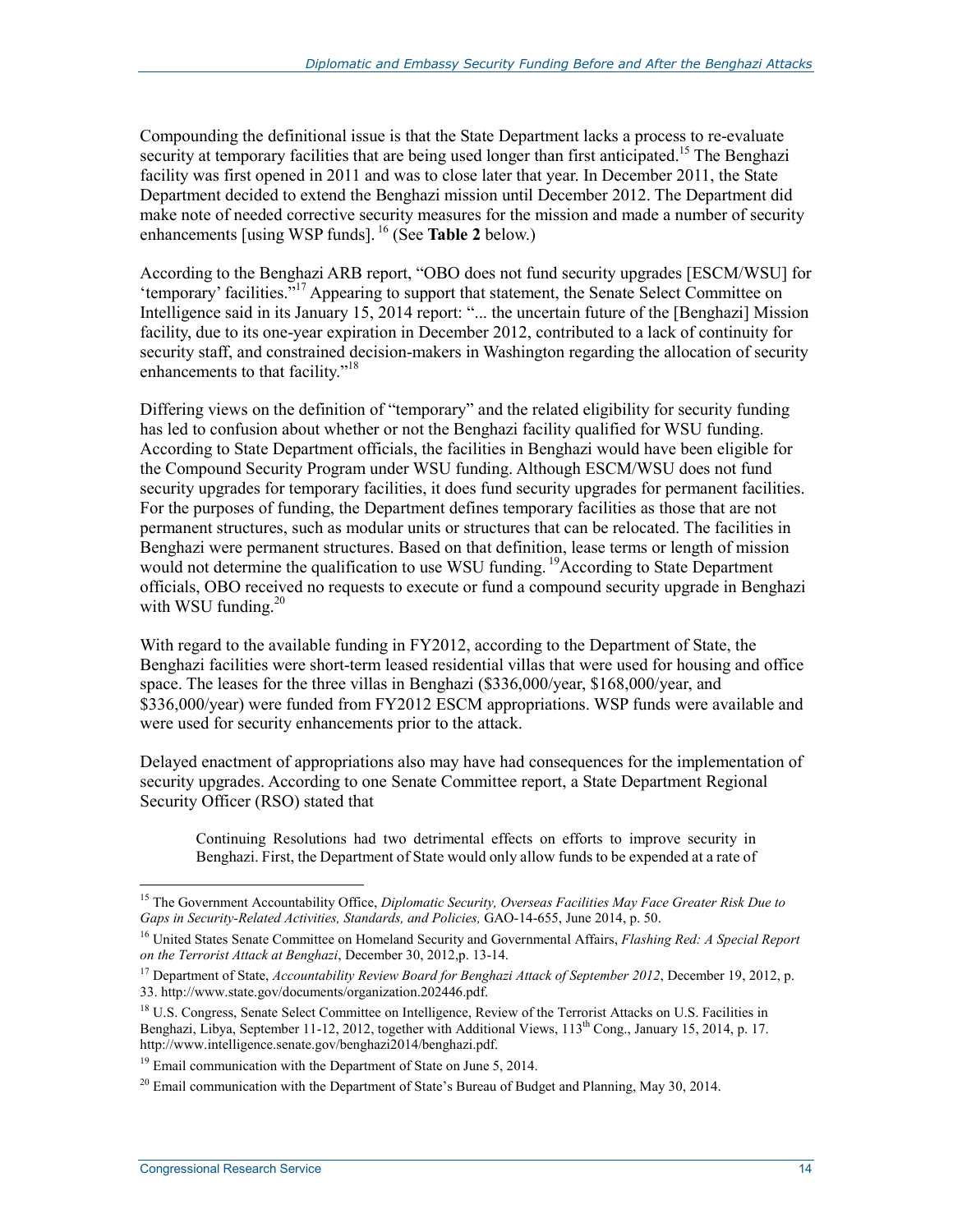80 percent of the previous year's appropriations level, so as not to risk a violation of the Anti-Deficiency Act [not obligating more than may eventually be appropriated by Congress]. Second, in the absence of a supplemental appropriation or reprogramming request, security funds for Benghazi had to be taken 'out of hide' from funding levels for Libya because Benghazi was not included in the previous budget. $21$ 

| <b>Type of Funding</b> | <b>Obligations</b> | <b>Expenditures</b> | <b>General Description</b>                                                                                                                                                                                                                                                                                                                        |
|------------------------|--------------------|---------------------|---------------------------------------------------------------------------------------------------------------------------------------------------------------------------------------------------------------------------------------------------------------------------------------------------------------------------------------------------|
| Countermeasures        | \$867.185          | \$866,667           | Funding for armored<br>vehicles, defensive<br>equipment, special<br>protective equipment,<br>engineering service<br>operations, personnel<br>tracking locators,<br>perimeter security, jersey<br>barriers, sandbags, door<br>upgrades, drop arm<br>barriers, barbed wire,<br>security lights, travel, and<br>miscellaneous security<br>equipment. |
| Local Guard Program    | \$810,589          | \$569,279           | Funding for guards,<br>residential security,<br>vehicles, special protective<br>equipment for guards,<br>security equipment,<br>shipping and travel.                                                                                                                                                                                              |
| Regional Security      | \$140,140          | \$140, 140          | TDY travel support costs<br>and RSO annual recurring<br>support costs                                                                                                                                                                                                                                                                             |
| Total                  | \$1,817,914        | \$1,576,086         |                                                                                                                                                                                                                                                                                                                                                   |

#### **Table 2. FY2012 WSP Funding for Benghazi**

(In U.S. \$)

**Source:** Email communication with Department of State, May 30, 2014.

<sup>21</sup>United States Senate Committee on Homeland Security and Governmental Affairs, *Flashing Red: A Special Report on the Terrorist Attack at Benghazi*, December 30, 2012, p. 17.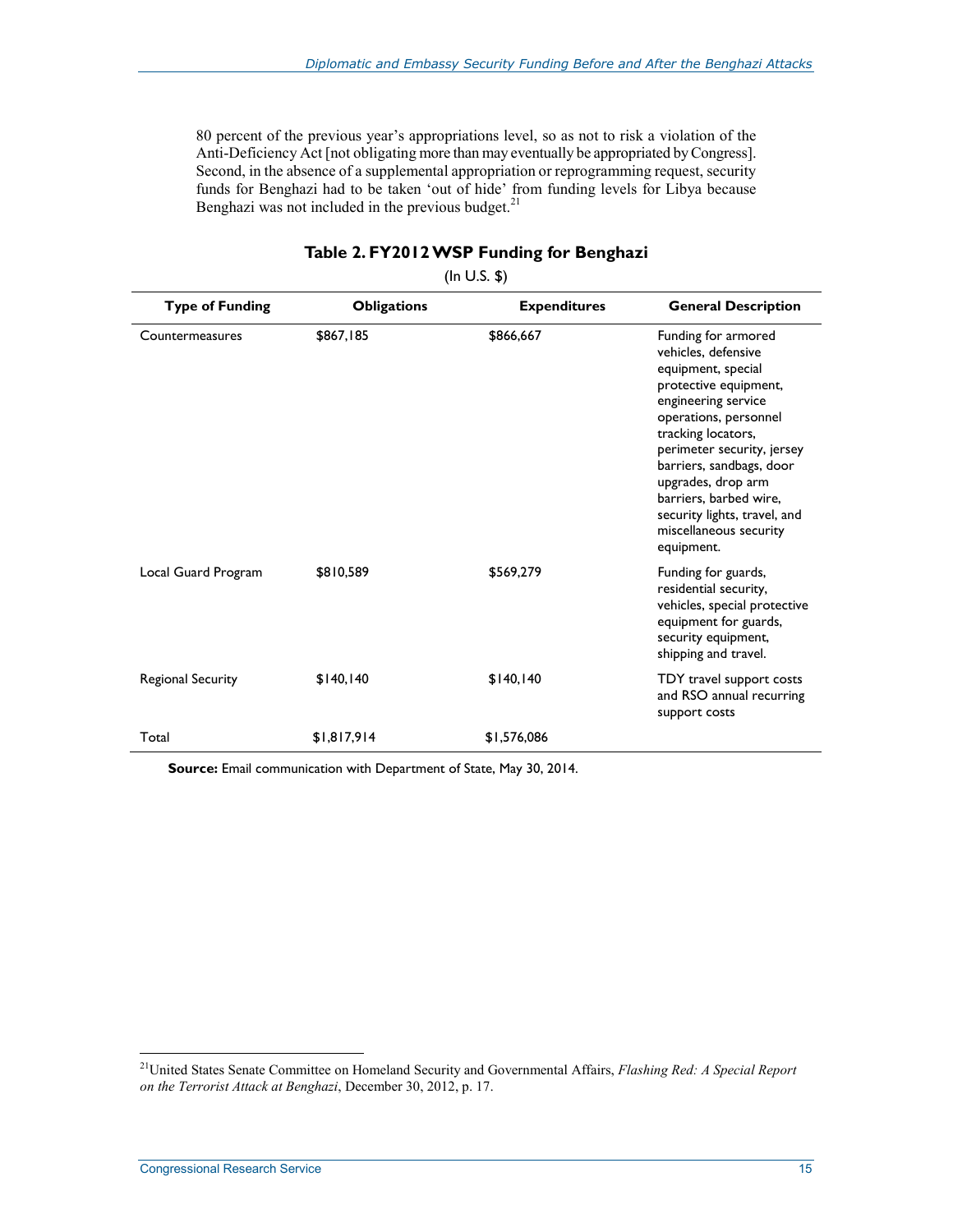## **Appendix. State Department Funds for Diplomatic/Embassy Security, FY2008-FY2015**

#### **Table A-1. State Department Funds for Diplomatic/Embassy Security, FY2008- FY2011**

|                                                              | <b>FY2008</b> |            | FY2009     |            | FY2010     |            | FY2011     |            |
|--------------------------------------------------------------|---------------|------------|------------|------------|------------|------------|------------|------------|
|                                                              | Req.          | Actual     | Req.       | Actual     | Req.       | Actual     | Req.       | Actual     |
| WSP base                                                     | \$964.8       | \$968.5    | \$1,162.8  | \$1,117.0  | \$1,648.0  | \$1,586.2  | \$1,560.7  | \$1,497.0  |
| - supplemental/OCO                                           | \$162.4       | \$210.4    | \$193.8    | \$224.8    |            |            |            |            |
| <b>ESCM WSU base</b>                                         | \$806.9       | \$670.5    | \$948.4    | \$905.2    | \$938.2    | \$847.3    | \$824.2    | \$793.4    |
| - supplemental/OCO                                           |               | \$76.7     | \$893.3    | \$962.8    |            |            |            |            |
| Diplomatic Security<br>(DS) <sup>a</sup>                     | \$188.5       | \$169.6    | \$187.1    | \$255.9    | \$190.6    | \$214.9    | \$193.0    | \$224.9    |
| D&CP<br>Counterterrorism                                     |               |            |            |            |            |            |            | \$3.2      |
| Border Security DSb                                          | \$16.1        | \$32.0     | \$48.7     | \$53.8     | \$50.5     | \$47.4     | \$184.1    | \$58.1     |
| Total base                                                   | \$1,976.3     | \$1,840.6  | \$2,347.0  | \$2,331.9  | \$2,827.3  | \$2,695.8  | \$2,762.0  | \$2,576.6  |
| Total Supp/OCO                                               | \$162.4       | \$287.I    | \$1,087.1  | \$1,187.6  |            |            |            |            |
| Total Security <sup>c</sup>                                  | \$2,138.7     | \$2,127.7  | \$3,434.1  | \$3,519.5  | \$2,827.3  | \$2,695.8  | \$2,762.0  | \$2,576.6  |
| Admin of Foreign<br>Affairsc                                 | \$9,637.6     | \$8,991.2  | \$10,676.4 | \$10,932.8 | \$13,893.5 | \$12,357.2 | \$12,374.4 | \$11,225.9 |
| Total Security as %<br>of Admin of Foreign<br><b>Affairs</b> | 22%           | 24%        | 32%        | 33%        | 20%        | 22%        | 22%        | 23%        |
| State Dept 150<br>function <sup>c</sup>                      | \$10,708.8    | \$12,501.3 | \$11,345.6 | \$15,079.2 | \$16,256.3 | \$16,423.0 | \$17,104.3 | \$14,847.1 |
| Total Security as %<br>of State Dept 150                     | 20%           | 17%        | 30%        | 22%        | 17%        | 16%        | 16%        | 17%        |

(Revised August 2014; In millions of current U.S. \$)

**Source:** Congressional Budget Justification, Volume I, Department of State, fiscal years FY2008-FY2015; communication with Department of State on November 8, 2012, March 13, 2013, and December 6, 2013; legislation; and CRS calculations.

**Notes:** WSP=Worldwide Security Protection; ESCM=Diplomatic/embassy Security, Construction, and Maintenance; WSU=Worldwide Security Upgrades; OCO=Overseas Contingency Operations; DS=Diplomatic Security; D&CP=Diplomatic and Consular Programs; n.a.=not available. State Dept 150=Department of State total in the International Affairs 150 function.

The data in this table are estimates as of May 30, 2014. Estimates of funding levels may differ depending on, for example, definitions used, whether to include fees, and whether to include security costs in Iraq that come under Iraq Operations.

- a. Does not include OCO funding within D&CP for DS listed under Iraq Operations in FY2008-FY2014.
- b. These numbers do not include domestic border security funds. Much of the funds for Border Security come from fee collections; as of FY2012, all Border Security funds are from fee collections.
- c. Includes supplemental and OCO funds.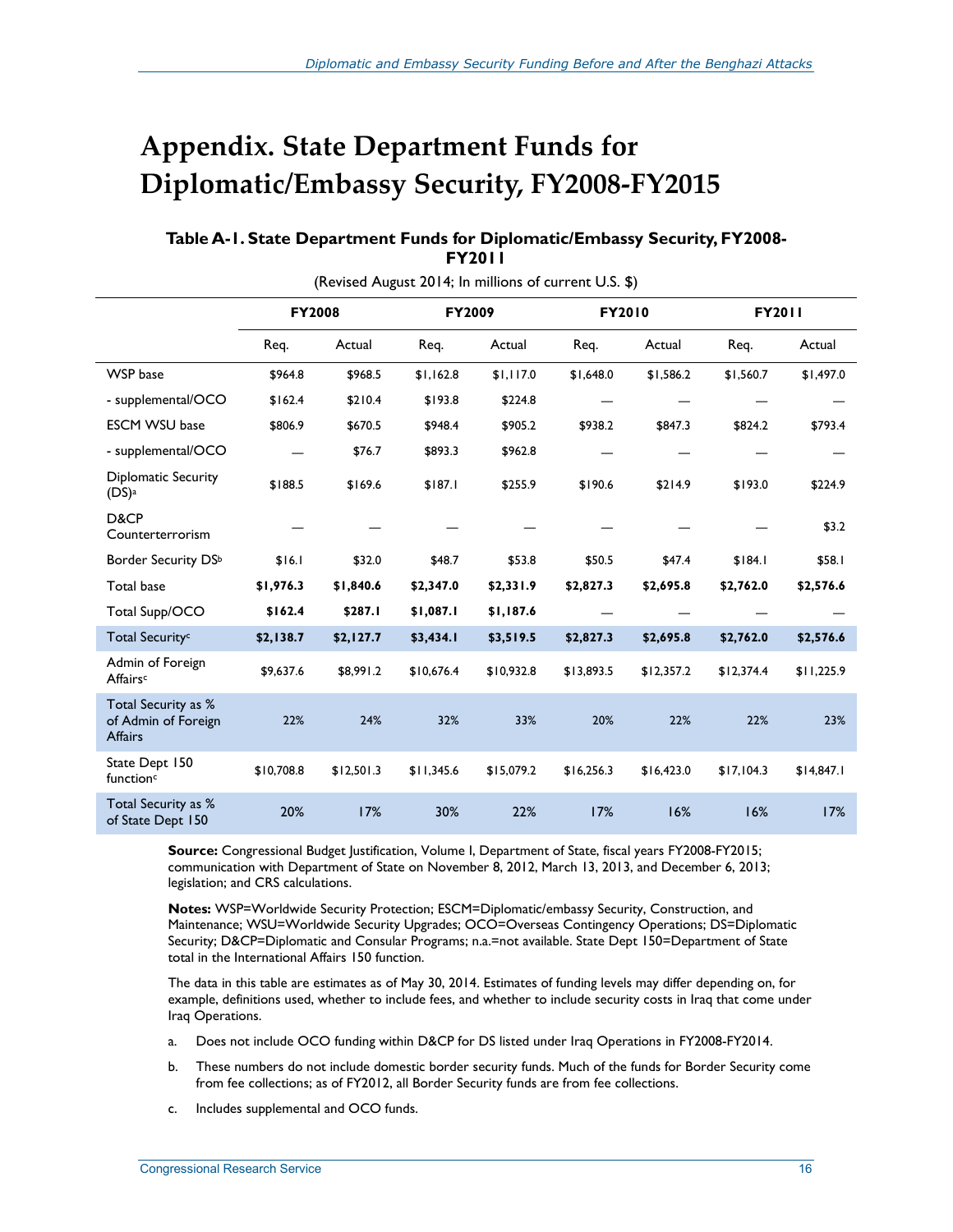| (Revised August 2014; In millions of current U.S. \$)        |               |            |            |            |            |                 |               |         |
|--------------------------------------------------------------|---------------|------------|------------|------------|------------|-----------------|---------------|---------|
|                                                              | <b>FY2012</b> |            | FY2013     |            | FY2014     |                 | <b>FY2015</b> |         |
|                                                              | Req.          | Actual     | Req.       | Actual     | Req.       | <b>Estimate</b> | Req.          | Enacted |
| <b>WSP</b> base                                              | \$1,453.7     | \$1,355.0  | \$1,428.5  | \$1,341.2  | \$1,791.2  | \$1,867.3       | \$2,128.1     | n.a.    |
| - supplemental/OCO                                           | \$246.9       | \$236.2    | \$1,404.5  | \$909.4    | \$391.0    | \$900.3         | \$989.7       | n.a.    |
| <b>ESCM WSU base</b>                                         | \$938.2       | \$775.0    | \$688.8    | \$669.5    | \$1,614.0  | \$1,614.0       | \$1,217.5     | n.a.    |
| - supplemental/OCO                                           |               |            | \$736.0    | \$1,227.0  |            |                 | \$250.0       | n.a.    |
| <b>Diplomatic Security</b><br>(DS) <sup>a</sup>              | \$215.6       | \$229.2    | \$226.3    | \$220.0    | \$179.5    | \$175.1         | \$92.0        | n.a.    |
| D&CP<br>Counterterrorism                                     |               | \$18.1     | \$19.0     | \$22.7     | \$21.5     | \$18.9          | \$18.4        | n.a.    |
| Border Security DSb                                          | \$99.7        | \$103.7    | \$96.0     | \$101.5    | \$103.2    | \$101.5         |               | n.a.    |
| <b>Total base</b>                                            | \$2,707.2     | \$2,481.0  | \$2,458.6  | \$2,354.9  | \$3,709.4  | \$3,776.8       | \$3,456.0     | n.a.    |
| Total Supp/OCO                                               | \$246.9       | \$236.2    | \$2,140.5  | \$2,136.4  | 391.0      | \$900.3         | \$1,239.7     | n.a.    |
| Total Security <sup>c</sup>                                  | \$2,954.1     | \$2,717.2  | \$4,599.1  | \$4,491.3  | \$4,100.4  | \$4,677.1       | \$4,695.7     | n.a.    |
| Admin of Foreign<br>Affairsc                                 | \$14,748.4    | \$13,371.9 | \$13,950.5 | \$13,467.3 | \$12,024.4 | \$11,680.7      | \$11,614.1    | n.a.    |
| Total Security as %<br>of Admin of Foreign<br><b>Affairs</b> | 20%           | 20%        | 33%        | 33%        | 34%        | 40%             | 40%           | n.a.    |
| State Dept 150<br>function <sup>c</sup>                      | \$19,349.8    | \$17,695.3 | \$18,508.3 | \$16,853.6 | \$15,824.3 | \$14,786.4      | \$15,767.8    | n.a.    |
| Total Security as %<br>of State Dept 150                     | 15%           | 15%        | 25%        | 27%        | 29%        | 32%             | 30%           | n.a.    |

#### **Table A-2. State Department Funds for Diplomatic/Embassy Security, FY2012- FY2015**

**Source:** Congressional Budget Justification, Volume I, Department of State, fiscal years FY2008-FY2015; communication with Department of State on November 8, 2012, March 13, 2013, and December 6, 2013; legislation; and CRS calculations.

**Notes:** WSP=Worldwide Security Protection; ESCM=Diplomatic/embassy Security, Construction, and Maintenance; WSU=Worldwide Security Upgrades; OCO=Overseas Contingency Operations; DS=Diplomatic Security; D&CP=Diplomatic and Consular Programs; n.a.=not available. State Dept 150=Department of State total in the International Affairs 150 function.

The data in this table are estimates as of May 30, 2014. Estimates of funding levels may differ depending on, for example, definitions used, whether to include fees, and whether to include security costs in Iraq that come under Iraq Operations.

- a. Does not include OCO funding within D&CP for DS listed under Iraq Operations in FY2008-FY2014.
- b. These numbers do not include domestic border security funds. Much of the funds for Border Security come from fee collections; as of FY2012, all Border Security funds are from fee collections.
- c. Includes supplemental and OCO funds.